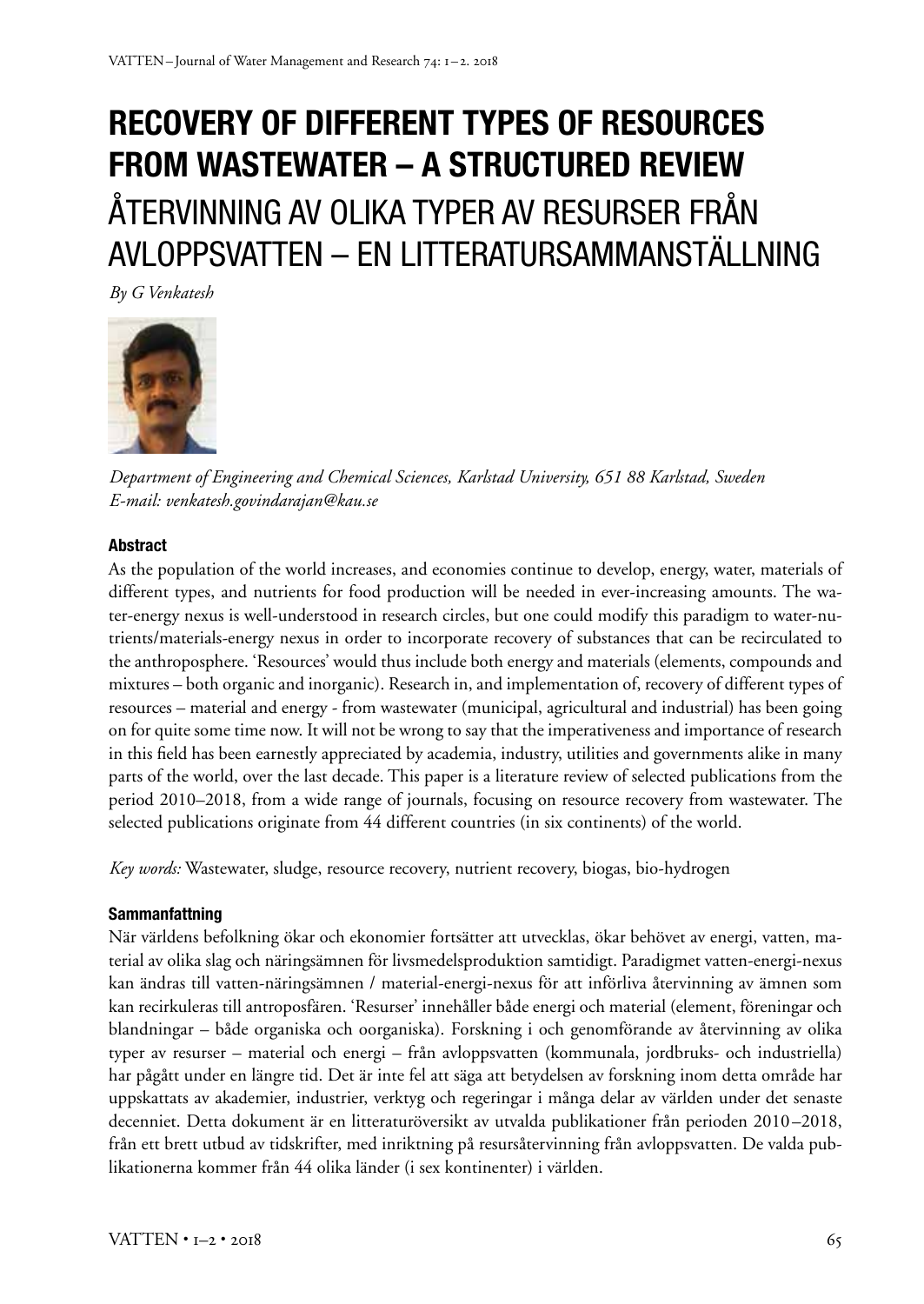#### **Introduction and background**

Wastewater – municipal, industrial and agricultural – holds within itself a wide variety of organic and inorganic constituents - Human wastes (urine and faeces) from toilets, food wastes from kitchens, organic wastes from gardens and green areas comprising the former, and detergents, soaps from bathrooms and washrooms, paints and heavy metals, pharmaceuticals etc comprising the latter category. The water and some of the aforenamed constituents can be looked upon as resources, which can be recovered and recirculated to the anthroposphere, in a circular economy, which many countries in the world are striving to move towards. The motivations behind attempting to close the loop are manifold – economic and environmental, geopolitical and social. The primary driving factors, obviously, are not the same in all regions of the world. Research into the recovery of different constituents has been going on, and will continue to attract interest, support, investments and attention in the future. Recovery and recycling of resources from wastewater will aid in the conservation of virgin resources – both biotic and abiotic, and also of the quality of sinks into which the anthroposphere disposes its wastes. These resources can be categorised into energy, materials and nutrients.

In this article, the literatures (articles and reviews) which have been reviewed and discussed are from the period 2010-2018. The motivation is to present the diversity of research in this field – with respect to the resources which are being recovered (or will be recovered on a larger scale) from wastewater streams of different provenances – agricultural (run-off), industrial (once again different sectors) and municipal. Indirectly, the author will also be accounting for most of the relevant research conducted and results thereof disseminated, through the references, which are to be found in the publications reviewed in this particular paper.

Attention was paid to the inclusion of publications -

- i) *originating* from different geographical loca tions (universities to which the authors belong or belonged),
- ii) *spanning* the 9-year time period chosen
- iii) *focusing* on different types of resources
- iv) *analysing* different aspects of resource recovery – technical, economic, social, environmental and geopolitical, and
- v) *using* different tools (Environmental LCA or E-LCA, Life-cycle costing or LCC etc.).

#### **Observations and discussion**

In a very recent overarching methodological paper, Zijp et al (2017) have presented an online tool with 30 different sustainability assessment methods for method selection when it comes to making strategic choices for resource recovery from wastewater. They rightly point out that there are factors which make decision-making far from easy and straightforward.

#### **Energy recovery**

# *Biogas, biomethane, bio-oil or bio-solids*

In a South African case study (Stafford et al, 2013), the authors, in a detailed analysis of energy recovery possibilities from wastewater through biomass production, combustion and gasification of biosolids, generation of biogas, production of bioethanol, heat recovery and using microbial fuel cells running on biohydrogen to generate electricity, established the potential at 3.2 to 9 GWth of energy, which is equivalent to about 7% of the country's electricity generation. Apart from water reclamation and pollution control which are the primary benefits, the authors have identified certified emission reductions, fertiliser production and the production of secondary products as synergistic secondary benefits. Heubeck et al (2011) have contended that the energy recovery from wastewater can be almost sextupled for New Zealand if advanced technologies are adopted. Van der Hoek (2012) calculated the reduction in greenhouse gas (GHG) emissions by recovering energy from the water cycle in and around Amsterdam in the Netherlands, as  $148,000$  tons of  $\mathrm{CO}_2$ -eq/year and posited this as one of the many interventions needed to combat climate change. Meneses-Jácome et al (2016) in a paper originating from Colombia has observed that the potential for recovery of clean and renewable energy from agro-industrial was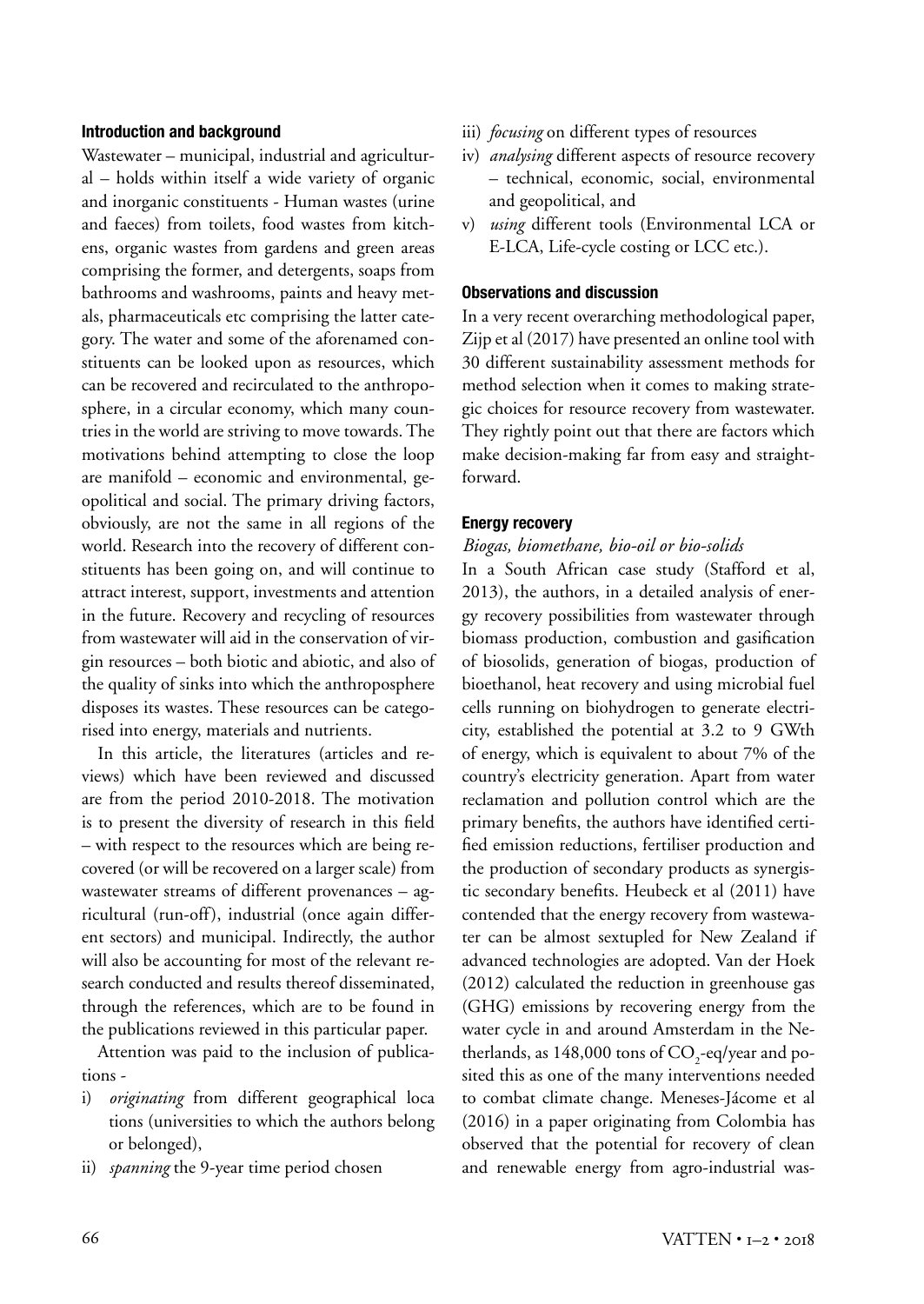tewaters is quite high in Latin America, but is not being harnessed to the extent it should and can be. They believe that methodologies based on E-LCA will enable researchers to drive home both the necessity and the possibility to decision-makers on that continent.

In Venkatesh et al (2013), a systematic double bottomline (economic and environmental) analysis of realistic and realizable options for recovering and utilizing energy from biogas produced in sewage sludge digesters, as heat and/or electricity and/ or transport fuel, in WWTPs was carried out and applied subsequently to a WWTP in Oslo, Norway. The findings are dependent on the assumptions made and the conditions prevailing in Oslo at the time the paper was written. According to Hale (2017), WWTPs which used to produce biogas and use it as a fuel for electricity and heat production are now realising the economic benefits of refining it to higher-value biomethane. Truong et al (2016) sees potential in WWTPs sewage treatment plants in remote locations doubling up as suppliers of renewable energy (biogas) to consumers in its vicinity. De Mendonca et al (2017) used a hybrid reactor consisting of an upflow anaerobic sludge blanket and an anaerobic filter in Brazil, put mesophilic bacteria to work on cattle wastewater and obtained biogas with methane content ranging between 69% and 75%. In Demirel, et al (2013), the focus is on wastewater and solid residues from ice-cream production units (part of the dairy industry) in Turkey. By anaerobically digesting just the wastewater, a methane yield of 0.338 litres per gram of COD (g COD) removed (70% of the biogas was methane) was achieved, while co-digesting the solid residues along with the wastewater reduced the methane output to 0.131 litres per g COD removed. Vaiopoulou et al (2011) utilised the carbon dioxide in the biogas generated by anaerobic treatment of wastewater rich in acetic acid, for neutralising alkaline wastewater and in the process, reduced the consumption of sodium hydroxide. An additional benefit was the enrichment of the biogas available finally as fuel (a lot of the carbon dioxide being consumed for the neutralisation).

The sewage sludge itself, after being dried, can be used as a source of heat in incineration, or socalled Waste-to-Energy (WtE) plants. Bianchini et al (2015) have recommended a symbiotic arrangement between a WtE plant which would use the dried sewage sludge and the WWTP in which the sludge would be dried, whereby waste heat from the WtE can be recovered and utilised for the thermal drying of the sludge. In other words, the previous mass of dried sludge becomes the source of some heat for drying the mass that would follow it to the WtE. Mulchandani et al (2016) have suggested new thermo-chemical and liquid extraction processes (hydrothermal liquefaction) for wastewater treatment, which would yield a 50% reduction in sludge mass, and conversion of about one-third of the liquefaction products to bio-oil (source of energy) and sequestering of heavy metals within a small mass of biochar (which can be used for soil amendment). Such sequestration prevents the availability of heavy metals to the plants for uptake and also leaching from the soil to the ground water. In an earlier paper, Cao et al (2012) had written in favour of pyrolysis of raw and digested sewage sludge which yields liquid and gaseous fuels and also produces biochar as a solid by-product which finds use in soil conditioning and sequestering heavy metals. They do not recommend pyrolysis of raw sludge over anaerobic digestion, but rather a combination of the two processes in series, to maximise energy recovery.

# *Heat from flowing wastewater*

Wastewater contains significant quantities of thermal energy. Wastewater source heat pumps (WW-SHP) can also be looked upon as devices extracting heat energy – which would otherwise be dissipated and wasted - from wastewater streams (Gu et al, 2015). Spriet et al (2017) in their study of wastewater heat recovery possibilities in Brussels, found out that at existing electricity tariff rates, the levelised cost of energy for WWSHP systems is lower than for traditional ASHPs, but higher than conventional gas boiler systems in households. However, the total equivalent warming impact of these WWSHPs is also lower than both the alter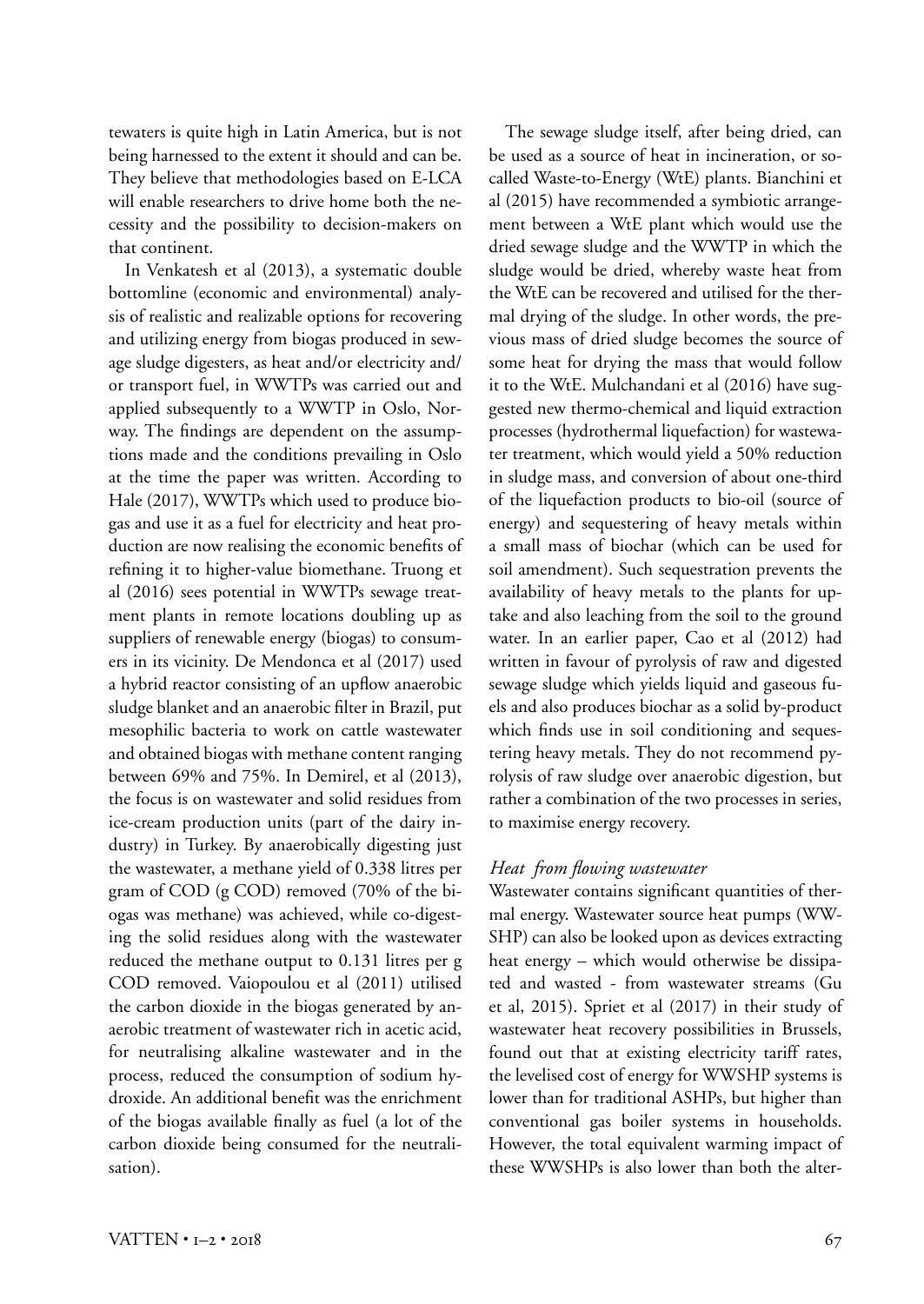natives referred to, 49% less than gas boilers and 13% less than ASHPs. Heat can also be exchanged using simple heat exchangers too, to minimize the need for energy to provide hot water in bathrooms for instance. Here, we are referring to localized or decentralized heat recovery at the point of discharge of wastewater. While sewer pipeline networks can also be considered as heat energy sources to be harnessed, Kretschmer et al (2016) have warned that some treatment processes in the WWTPs downstream are temperature-sensitive, and thereby it is necessary to make sure that heat recovery from the network does not adversely affect the degree of wastewater treatment.

Sitzenfrei et al (2017) have modelled heat recovery from wastewater using continuous sewer temperature and flow measurements as the in-feed to the model, and concluded inter alia, that while it is possible to recover heat from the source, from the sewers and from the WWTPs, an uncoordinated installation of systems on such different levels can lead to competing technologies. The potential for heat energy recovery from wastewater has been appreciated by governments of provinces and countries. In the USA, as reported by Rudenko et al (2016), the Massachusetts Department of Energy Resources awarded a grant to the town of Barnstable in this Northeastern state, in 2014, to pilot a raw sewage heat recovery unit at the town's largest raw wastewater pumping station. Such initiatives tend to set the trend for other states and regions to emulate.

# *Electricity from flowing wastewater*

Over the years, the kinetic energy in wastewater flowing down from an altitude has been harnessed using micro-turbines to generate a little electricity in some parts of the world. Patel (2010) has referred to the 4.5 MW micro-hydroelectric power plant installed in Sydney to utilise the kinetic energy in wastewater flowing down 60 metres. Bousquet et al (2017) have developed and applied a methodology to estimate the potential for micro-hydropower generation at WWTPs in Switzerland. They zeroed in on 19 profitable locations with a total potential of 9.3 GWh per year; of which six are already in vogue and contributing 3.5 GWh to the Swiss electricity mix. Having established the potential, one needs to get down to the practical details of design. Power et al (2017) arrived at optimised systems efficiencies close to 75%, with the micro-turbine costs ranging from 315 to 1708 Euros/kW. By using two pump-as-turbines arranged in parallel, the authors demonstrated a slight rise in efficiency of conversion of the kinetic energy of the wastewater to electrical energy.

#### *Hydrogen gas*

Use of hydrogen as a clean fuel in fuel cells for stationary as well as mobile applications is becoming more and more common. Baeza et al (2017) describes the design, building, start-up and operation of a microbial electrolysis cell pilot plant with a capacity of 130 litres, using urban wastewater as a substrate, to produce hydrogen. The authors have reported a hydrogen gas yield of 4 litres per day at a purity of 95%, and energy recovery of 121% with respect to the electricity input for the process. Ren et al (2015) have reported hydrogen production at the rate of 1508 ml/litre of starch (sweet potato) wastewater when the latter was subjected to treatment by a mixed culture of anaerobic sludge and microalgae, an approach that they recommend as an effective one to optimise nutrient recovery and production of an energy resource.

Sharma et al (2010) integrated anaerobic hydrogen production and a microbial fuel cell to optimise energy recovery – as hydrogen gas and electricity simultaneously - from wastewater. The paper reports a maximum hydrogen production of 2.85 moles per mole of glucose substrate in the wastewater, and a maximum electricity recovery from the fuel cell, of 559 Joules per litre of wastewater. In a related study, Teng et al (2010) concluded that the overall energy recovery efficiency can be increased from 15.7% (with only fermentative hydrogen production or FHP) to 27.4% (with an integration of FHP and microbial fuel cell). Combining acidogenesis with bio-hydrogen production prior to methanogenesis, can improve the energy recovery from wastewater biomass, and generate both hydrogen and biogas as fuels (Premier et al, 2015).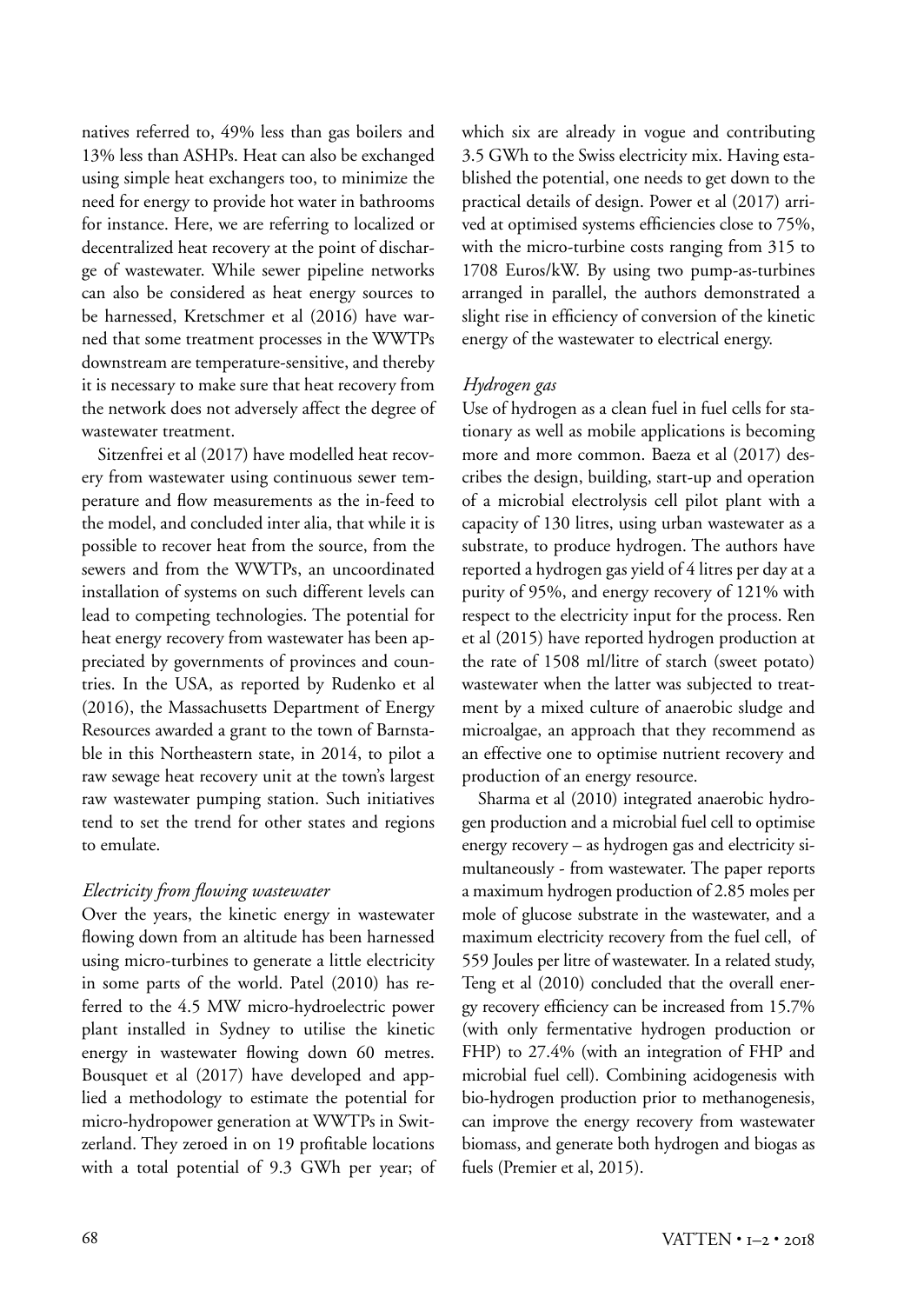Jung et al (2012) subjected wastewater from a coffee brewery to treatment using a continuous two-stage up-flow anaerobic sludge blanket (UASB) reactor system and achieved a stable hydrogen production rate of 4.24 litres hydrogen per litre of wastewater per hour, courtesy thermophilic bacteria, while the mesophiles yielded 0.325 litres of methane per g COD in the wastewater. Ultrasonication pretreatment for enhancement of biohydrogen production from dairy wastewater was carried out by Gadhe et al (2015) and trials led them to conclude that sonication enhanced hydrogen recovery significantly (by between 10% and 100%) vis-a-vis the absence of any pretreatment. In another paper by Phalakornkule et al (2010), dye-containing wastewater (the dyes being Reactive Blue 140 and Direct Red 23) from a textile mill was electro-coagulated and hydrogen gas equivalent to an energy content of 0.2 kWh per m3 was obtained. Though three to four times more energy was utilised for the process, hydrogen production was just a secondary purpose, the primary one being treating the wastewater and removing colour, COD and other impurities from it. Using soluble condensed sacchariferous molasses from the food industry in Taiwan as substrates, Lay et al (2010) produced 0.39 moles of biohydrogen per litre wastewater treated, at an organic loading rate of approximately 320 g COD/ litre-day, with a hydraulic retention time in the treatment unit of 3 hours. They claim this to be a commercially attractive route to biohydrogen production, given the continuous availability of the said substrate.

#### **Materials recovery**

#### *Nutrients as fertilisers*

Verstraete et al (2016) is a concept-based paper which provides solutions based on nutrient recovery in general from both municipal and industrial wastewaters, and recommends that these solutions need a much broader implementation than the prevailing status quo, along with ingrained life-cycle thinking to minimize losses along the entire chain from phosphate mining to consumption of food and feed. Mihelcic et al (2011) have estimated the availability of phosphorus from brown

water (yellow water - urine + black water - faeces) discharged in urban settings, to rise from 0.88 million tons in 2009 to 1.68 million tons in 2050, and would account for over 20% of the global phosphorus demand. In a case study conducted in Vietnam, Antonini et al (2011) adopted a "No Mix" sanitation system to treat urine for the recovery of phosphorus as struvite (magnesium ammonium phosphate) and nitrogen as ammonium sulphate. An efficiency of 98% for P and 90% for N was achieved, with 110 grams of struvite produced from 50 litres of urine. The authors have also recommended the use of solar energy to cater to a substantial proportion of the energy needs for recovery during daytime, thus reducing the energy expenditure for the process. The efficacy of struvite as a fertiliser vis-à-vis phosphate-rock-derived di-ammonium phosphate (DAP) was tested by Talboys et al (2016) in pot trials; and they inferred that fertiliser mixes containing struvite and DAP have the potential to provide both optimal early and late season phosphorus uptake and improve overall phosphorus-use efficiency. This in effect, will reduce the demand for mined phosphates, and prolong the lifetimes of the global phosphate rock reserves. Taddeo et al (2018), tested the efficiency of crystallization and the amount of struvite in the precipitate for different types of agro-industrial wastewaters, and found that both these were inversely proportional to the total solids content of the feed. Analysis of the struvite crystals also showed the presence of important macro- and micronutrients like potassium, calcium, iron, sodium, copper, zinc, manganese and cobalt.

In an attributional E-LCA carried out to compare the life-cycle GHG emissions of two nutrient recovery systems in Sweden, Kjerstadius et al (2017) have concluded that a system for source separation of urine would increase the annual nutrient recovery by 0.30-0.38 kg P per capita and 3.1-3.28 kg N per capita, while decreasing the carbon footprint by 24 to 58 kg  $CO_2$ -eq per capita, vis-à-vis the status quo. Caspersen et al (2018) tested plant performance in a peat substrate containing nutrient-enriched zeolite (NEZ) obtained by nutrient recovery from human urine in a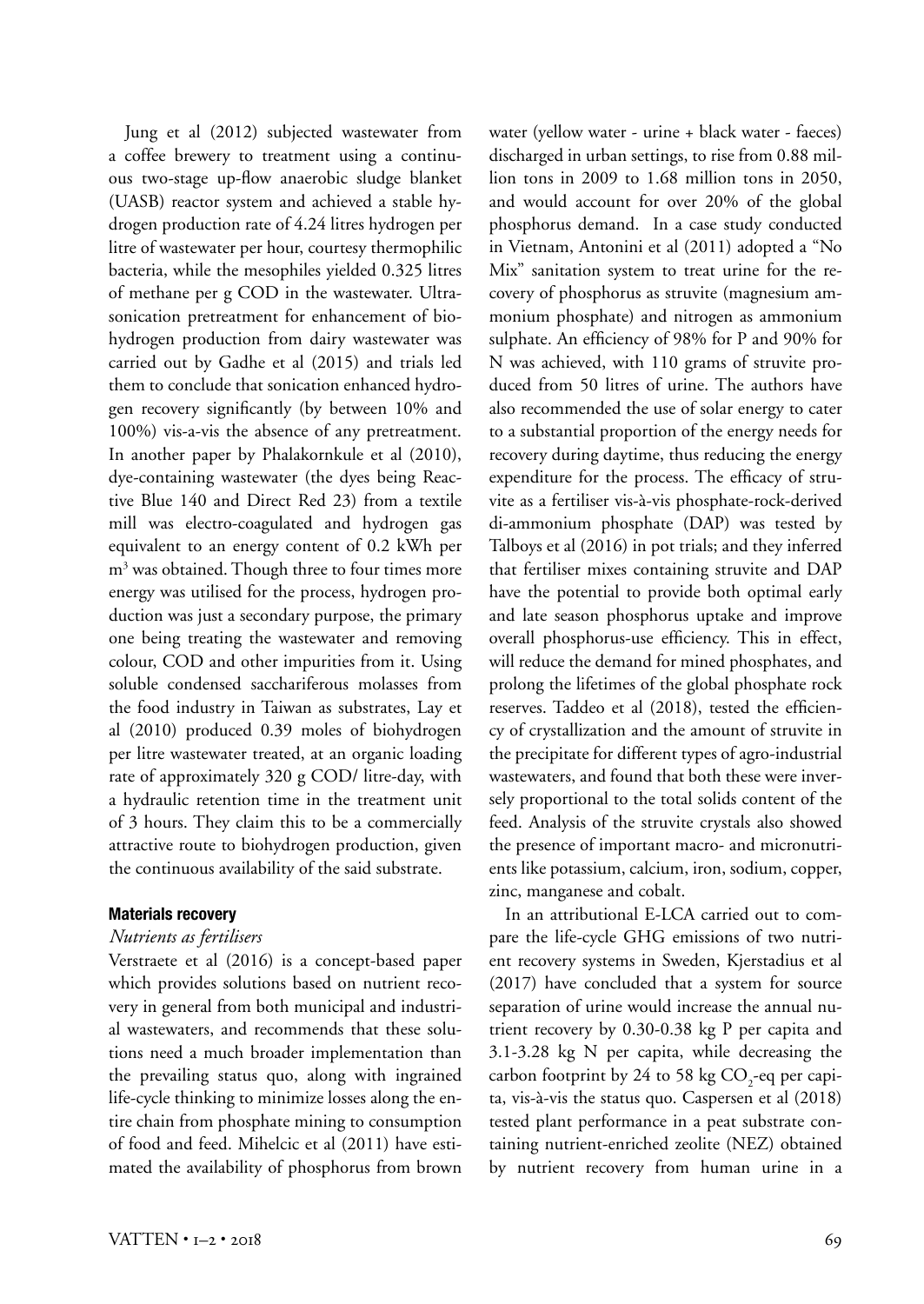source-separated wastewater system, and concluded that 20% NEZ in a peat substrate was effective as a macronutrient source for sunflower, producing similar biomass as in a conventionally-fertilized (with synthetic fertilisers) peat, if micronutrients could also be supplied in the desired quantities. McConville (2017), in another paper from Sweden, while observing that small-scale and decentralized wastewater systems have been in vogue in the country for a quarter of a century now, have advocated the importance of new perspectives focusing on holism and sustainability, including nutrients other than merely phosphorus, global issues like planetary boundaries and the consequences of climate change (water scarcity for instance). Entrenchment is fine, according to them, but there is a need now to sustain and widen the reach for source-separation and resource recovery technologies within Sweden and elsewhere in the world also. Batstone et al (2015), have reviewed practical applications of two nutrient recovery processes – a low energy mainline (LEM) process which adopts low strength anaerobic treatment, followed by mainline anaerobic nitrogen removal and chemical or adsorptive phosphorous removal, and a so-called partition-release-recover (PRR) process, in which carbon and nutrients are partitioned to solids through either heterotrophic or phototrophic microbes, followed by anaerobic digestion of these solids and recovery from the digestate. The authors recommend LEM as an option for the short term on account of its lower energy costs, but advise PRR for the medium-to-long term, owing to its ability to handle more concentrated sewage streams, and recover nitrogen, phosphorus and potassium.

Simha et al (2017) explains the concept of Ecological Sanitation to emphasize the importance of promoting closed-loop flows of resources and nutrients from sanitation to agriculture. Inter alia, these researchers who are affiliated to universities in Hungary, India and the UK, conclude that the provisioning of urine-diverting toilets tends to reduce sanitary risks; but the implementation of integrated technological pathways is necessary in the near future to completely eliminate these risks and improve the social acceptance for this paradigm-shift. Tian et al (2016) reported the results of using brine from a reverse osmosis membrane unit as a precipitant for recovery of phosphorus from urine – recovery of 2.58 and 1.24 kg of precipitates from 1 cubic metre of hydrolyzed and fresh urine respectively; containing 8.1–19 % of phosphorus, 10.3–15.2% of calcium, 3.7–5.0% of magnesium and 0.1–3.5% of ammonium nitrogen. Many different phosphorus recovery methods have been investigated by researchers around the world - using calcium silicate hydrate or tobermorite (Jiang et al, 2010), waste concrete (Mohara et al, 2011) and thermally-treated gastropod shells (Oladoja et al, 2015).

Algal-based systems for nutrient recovery have been studied widely over the last few years. By focusing on these, researchers at once straddle wastewater treatment and reuse, nutrient recovery and energy recovery as well. In a paper from Ireland, Brennan et al (2010) have observed that microalgae are photosynthetic microorganisms with simple growing requirements (light, sugars,  $CO<sub>2</sub>$ , N, P, and K) that can produce lipids, proteins and carbohydrates in large amounts over short periods of time, and can subsequently be processed to biofuels. They emphasized the strengths of the synergistic (symbiotic) coupling among carbon sequestration, wastewater treatment (the nutrients and the water itself being the materials the microalgae avail of), and algal cultivation. Selvaratnam et al (2016) has described a model to simulate the optimal process for the recovery of nitrogen and phosphorus from wastewater by embodying them in an extremophile microalgal species - Galdieria sulphuraria; and subsequently utilizing the biomass as a source for biochar and bio-crude extraction via hydrothermal processing and recycling the aqueous residual for its nitrogen and phosphorus content. Posados et al (2017) posit high-rate algal ponds utilizing solar drying as an economical and energy-efficient wastewater treatment and nutrient recovery alternative, costing about 24.4 Euros per person equivalent per year. Sukacova et al (2017), after summarizing the trends in the use of suspended and attached microalgal-based systems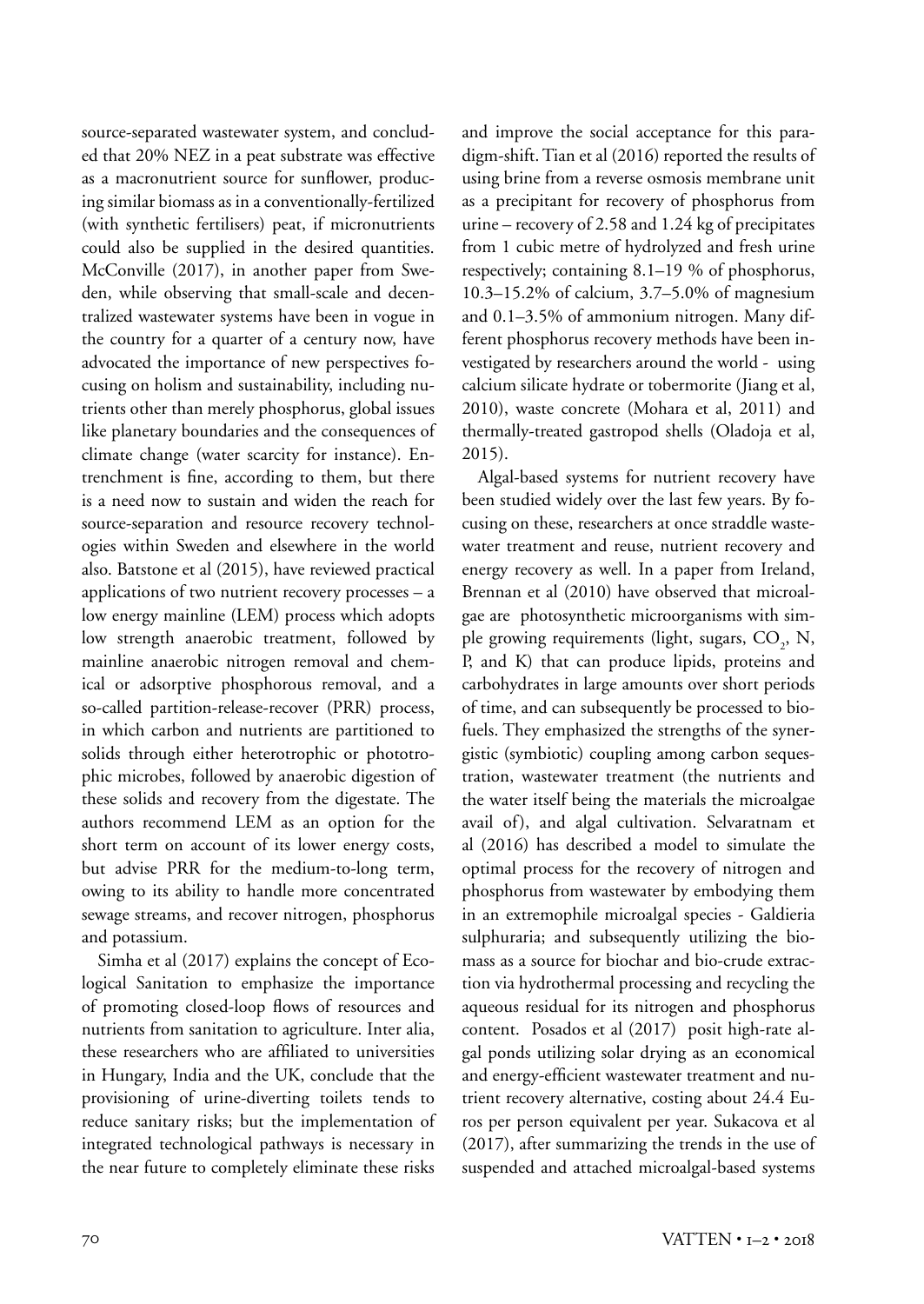for nutrient removal, contend that these systems will come to stay and find widespread applications globally, if challenges they may face can be effectively overcome. Molinos-Senante et al (2011) suggest that for phosphorus recovery projects to be economically viable in the years to come, one must also internalize the environmental externalities – the wider benefits which accrue by reducing the discharge of phosphorus to water bodies and controlling eutrophication and concomitant eco-system damages. Bradford-Hartke et al (2015) have compared the environmental benefits of different methods of phosphorus recovery from wastewater – struvite production, chemical-based recovery, decentralized recovery from urine. According to them, while eutrophication may be reduced in all these instances, there are burdens associated with other environmental impact categories which must not be neglected.

Woltersdorf et al (2018) have focused on Namibia for their case study and compared four different alternatives for wastewater reuse and nutrient recovery using ecological, economic, societal, institutional, political, and technical criteria. Quite understandably, a holistic assessment like this one will depend on how decision-makers in Namibia wish to prioritise the different criteria. This article, well and truly, positions the issue of resource recovery from wastewater as a sustainability issue, with no one-size-fits-all solution. The developing world nations, which are experiencing rapid population growth, are the ones that must take resource recovery from wastewater much more seriously, as the stress on food and water supply and challenges associated with energy scarcity are only going to be exacerbated in the years to come (Ahmed et al, 2016). Indonesia faces challenges quite similar to Bangladesh, when it comes to population pressures, and stress on resources. Kerstens et al (2016), to foster a circular economy thinking-based sustainable municipal wastewater management in Indonesia, carried out a phosphorus and compost demand analysis based on fertiliser requirements of 68 crops for the period 2016-2035, and estimated, inter alia, that if such recovery would be instituted in the system, about 15% of the phosphorus

 $VATTEN \cdot I = 2 \cdot 2018$  71

demands could be easily met, reducing the phosphate-based fertiliser import bill for the country. Murray et al (2011), in a multinational study involving India, Ghana and China, found out seven years ago that there is some momentum witnessed in these developing countries for expanding access to sanitation at household and community levels, and also a rise in awareness about the need to ensure safe end-of-life management of human faeces. In Johansson et al (2017), the authors have concluded that as the countries in the developing world are striving towards the living standards of those in the developed world, even as they combat population pressure, it is imperative that they learn from the experiences (the mistakes which occurred during the 'learning-by-doing' process) of the developed world.

Smith et al (2016) recommend an anaerobic/ ion-exchange system as a 'simple, reliable, modular, scalable and adaptable' solution for the recovery of nitrogen from wastewater at source, to be supplied as fertiliser. They based their recommendation on tests carried out on cherry tomato cultivation, which showed that canopy volume and plant flowering and fruition were much better with recovered nitrogen vis-à-vis synthetic fertiliser.

#### *Other materials*

Material resources of different types can be recovered efficiently from wastewater streams from different industrial sectors, if they are treated at source for resource recovery. Anbalagan et al (2015) demonstrated using synthetic wastewater having a nickel ion concentration of 100 g/l, that Strychnos potatorum seeds could be utilised to recover nickel very economically, providing a solution for separation of nickel from wastewater streams which have a high concentration of this metal. As abiotic metallic reserves keep getting depleted, the recovery of metals from wastewaters needs to be assigned due importance. The economic value of these recoveries is also certain to increase with time, making investments in such technologies all the more attractive. Kleerebezem et al (2015) encourage utilities to look at alternatives to generating biogas from anaerobic digestion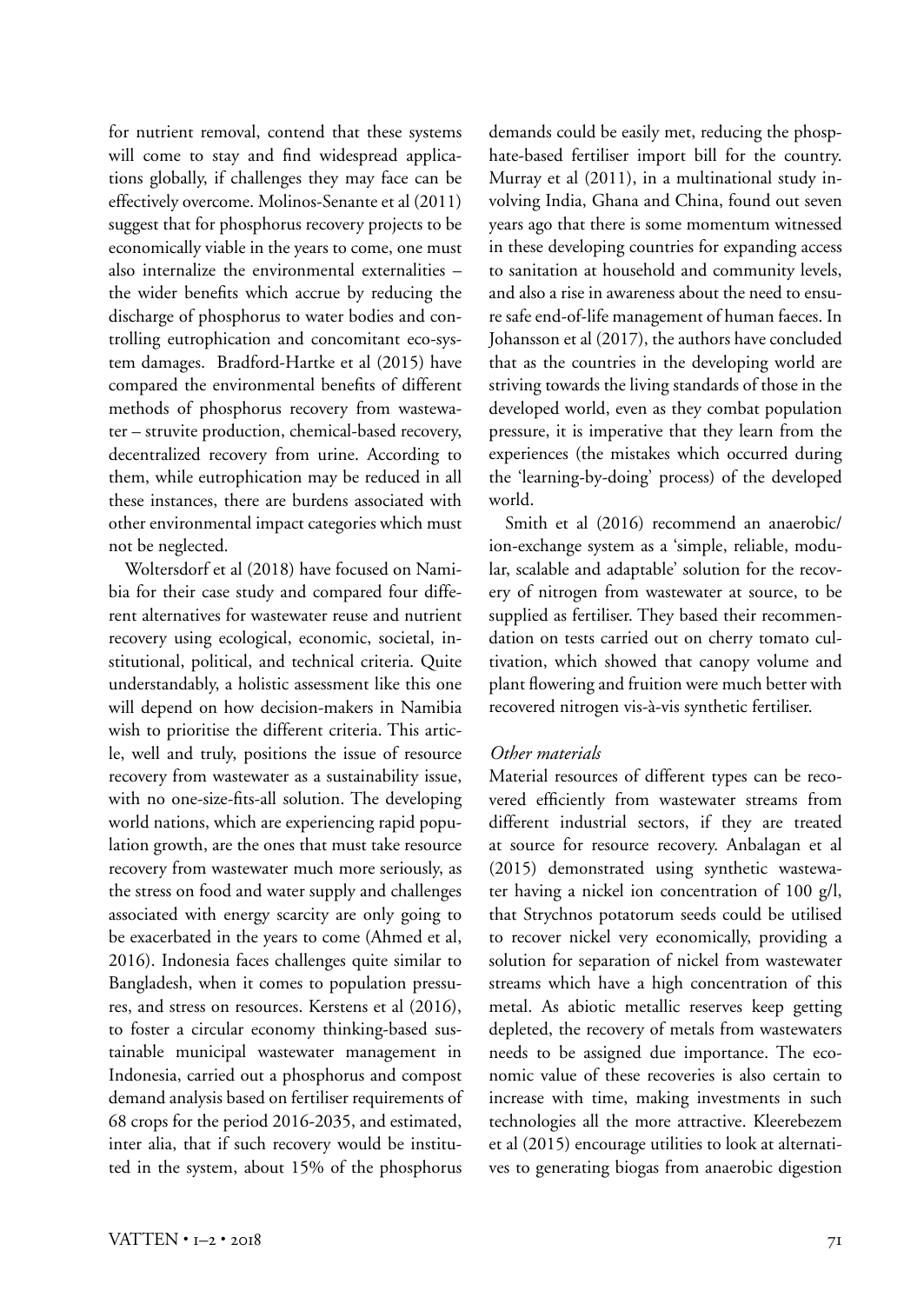of sewage sludge by contending that higher-value end-products can be recovered. They recommend the optimisation of organic acid production (the carbon and hydrogen in the wastewater not being converted to methane) which can be concentrated via membrane separation. They name polyhydroxyalkanoates (also refer Valentino et al, 2017 and Table 1) as end-products which are slated to have a high value in the future as bioplastics and substitutes for petroleum-derived polymers. Strong et al (2015) have looked at the possibility of utilising methanotrophic (methane-consuming) bacteria to feed on the methane and subsequently generate a string of valuable high-end products like protein, biopolymers, components for nanotechnology applications, methanol, organic acids, and vitamin B12. Methane in the biogas originating from anaerobic sludge digesters can be used as the feedstock for these bacteria. Table 1 summarises some of the possibilities, explored in publications over the time-period of analysis.

#### **Wastewater reuse in cascade or after treatment**

Municipal wastewater reuse after suitable treatment has a synergistic effect in agriculture, as along with water, nutrients are also recycled back to the soil and taken up by crops, in what is known as 'fertirrigation'. Zhang, Q.H. et al (2010), by availing of process-based E-LCA and input-output LCA as tools, and using life-cycle energy consumption as the sole criterion for comparison, and considering the decrease of secondary effluent discharge and water saving as benefits, have proven that there are environmental benefits to be availed of by reusing treated wastewater vis-à-vis extracting and treating raw water for consumption. A comparative E-LCA of conventional raw water treatment, treatment of wastewater for reuse, and desalination was carried out by Meneses et al (2010), and this led to the conclusion that non-potable uses (both agricultural and urban uses) of reclaimed wastewater have both environmental and economic advantages and the recommendation that use of treated wastewater must be promoted for non-potable uses, to counter challenges associated with scarcity of freshwater in the future. Pasqualino et al (2011) calculated the carbon footprint of reclaiming wastewater to be 0.16 kg CO<sub>2</sub>-eq/m<sup>3</sup>, vis-à-vis 0.83 kg CO<sub>2</sub>-eq / m3 for wastewater treatment prior to discharge to sinks. If freshwater is substituted with reclaimed wastewater, for every  $m^3$  cubic metre of wastewater reclaimed,  $1.1 \text{ m}^3$  of freshwater is not extracted.

Papa et al (2016), while admitting that wastewater reuse is advisable and necessary, have discussed the technical and economic sustainability of the same, using a novel tool that rates the three stakeholders (or agents) in the reclamation process – the WWTP which discharges the treated effluent, the hydraulic system which transports it, and the final user whose 'social acceptance' is necessary for recycling wastewater. In a Jordanian case study of the Mujib watershed where groundwater is the major source of both irrigation and drinking water, Al-Assa'd et al (2010) have developed a methodology and tested it to investigate the possibilities of artificial groundwater recharge using reclaimed municipal wastewater, and like the earlier paper, have recommended it for decision-makers in the Jordanian government. Alves et al (2011), while stating that wastewater needs to be treated as a dependable resource in Portugal's water resources management programme, had focused on the assessment of the economic viability of water reuse projects, like the tariff structure model, the internalization of costs, the burden on the users and the payback periods.

*In agriculture, animal husbandry and aquaculture* Lavrnic et al (2017), emphasizing the expediency of water reuse in southern Europe, have pointed out that it would decrease the pressure on the environment and is especially suitable for agriculture since it already contains some nutrients required for plant growth. Libutti et al (2018) and Cirelli et al (2012), in case studies conducted in Italy, found that the use of tertiary-treated wastewater, under controlled conditions, for drip-irrigation of vegetables like eggplant, tomato and broccoli did not significantly affect the yield of these vegetables, and have recommended wastewater reclamation to tide over the impending climate-change-related challenge of agricultural water shortages in the Mediterranean region. In neighbouring Greece,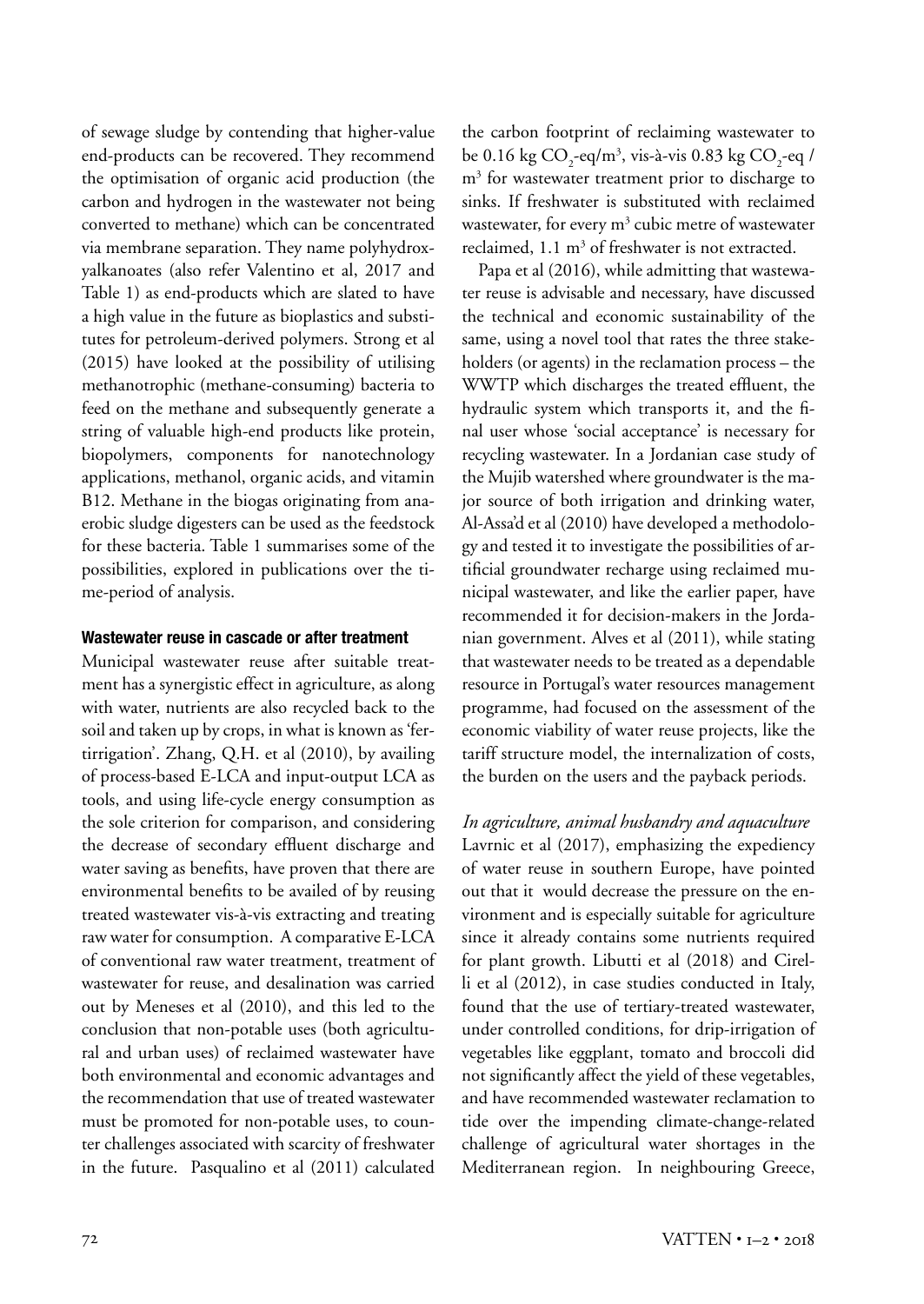**Table 1:** *Summary of industrial sectors and associated material recoveries from wastewater streams (other than nutrients), from selected publications*

| Industrial sector                              | Publication                                                | Material resource recovery focused on                                                                                 |
|------------------------------------------------|------------------------------------------------------------|-----------------------------------------------------------------------------------------------------------------------|
| (including animal husbandry)                   |                                                            |                                                                                                                       |
| Automobile ancillary sector                    | Martins et al (2013)                                       | Palladium                                                                                                             |
| Biotechnology sector                           | Wu et al (2016)                                            | Gallic acid (organic acid which is a valuable resource for<br>the pharmaceutical industry)                            |
| Desalination plants                            | Kim (2011)                                                 | Sodium, potassium and magnesium salts                                                                                 |
| <b>Electrical and Electronics</b>              | Choi et al (2012)                                          | Silver                                                                                                                |
| Electroplating                                 | Peng et al (2011)                                          | Copper (97.9% purity; 99% recovery)                                                                                   |
|                                                | Lee et al $(2016)$                                         | Chromium (VI)                                                                                                         |
|                                                | Arredondo et al (2014)                                     | Silver (98% recovery)                                                                                                 |
| Etching                                        | Yin et al (2018)                                           | Fluorine                                                                                                              |
| Leather industry (tannery)                     | Chattopadhyay et al (2012)                                 | Chromium, which can be recycled back for use in<br>tanneries or for other applications                                |
| Metallurgy / Metalworking                      | Umeda et al (2011)                                         | Copper (99% recovery), Palladium (96%), Gold (85%),<br>Silver (more than 91%), Platinum (more than 71%),<br>Indium    |
|                                                | Xu et al (2014)                                            | Zinc sulphide from galvanizing mills associated with<br>steelmaking (85% purity of the recovered sulphide)            |
|                                                | Modin et al (2017)                                         | Zinc from galvanizing mills                                                                                           |
|                                                | Tansens et al (2011)                                       | Caustic soda and aluminium (aluminium sector)                                                                         |
|                                                | Morita et al (2018)                                        | Calcium flouride from hexafluorosilicic acid wastewater<br>(from aluminium production units)                          |
|                                                | Zhang, X et al (2012)                                      | Hydrochloric acid (aluminium industry)                                                                                |
| Mining                                         | Nleya et al (2016)                                         | Sulphuric acid (from acid mine drainage)                                                                              |
| Mixed industrial (and municipal)<br>wastewater | Pappalardo et al (2011)                                    | Lead                                                                                                                  |
|                                                | Pazos et al (2010)                                         | Cadmium                                                                                                               |
|                                                | Valentino et al (2017), Mor-<br>gan-Sagastume et al (2016) | Polyhydroxyalkanoates (bio-polymers or bio-plastics)                                                                  |
|                                                | Peng et al (2017)                                          | Copper (originating from semiconductor and PCB<br>manufacturing units, surface finishing and electroplating<br>units) |
|                                                | Lei et al $(2012)$                                         | Copper (30.3% removal), nickel (43%) and zinc (34%)                                                                   |
|                                                | Tunc et al (2011)                                          | Sodium sulphate                                                                                                       |
|                                                | Selvaraj et al (2017)                                      | Sulphur (from contaminated pond which receives<br>industrial effluents)                                               |
| Nuclear power                                  | Asiabi et al (2018)                                        | Uranium                                                                                                               |
|                                                | Ding et al $(2012)$                                        | Uranium (using tea waste)                                                                                             |
| Paper and pulp                                 | Pervaiz et al (2011)                                       | Recovered sludge protein for use as wood adhesive                                                                     |
|                                                | Périn-Levasseur, Z et al (2011)                            | Lignin for further recovery for valuable substances (from<br>the black liquor)                                        |
| Rubber industry                                | Hatamoto et al (2012)                                      | Deproteinized natural rubber                                                                                          |
|                                                | Chaiprapat et al (2015)                                    | Sulphuric acid                                                                                                        |
| Textile industry                               | Pensupa et al (2017)                                       | Monosaccharides from cellulose fiber wastes in wastewater                                                             |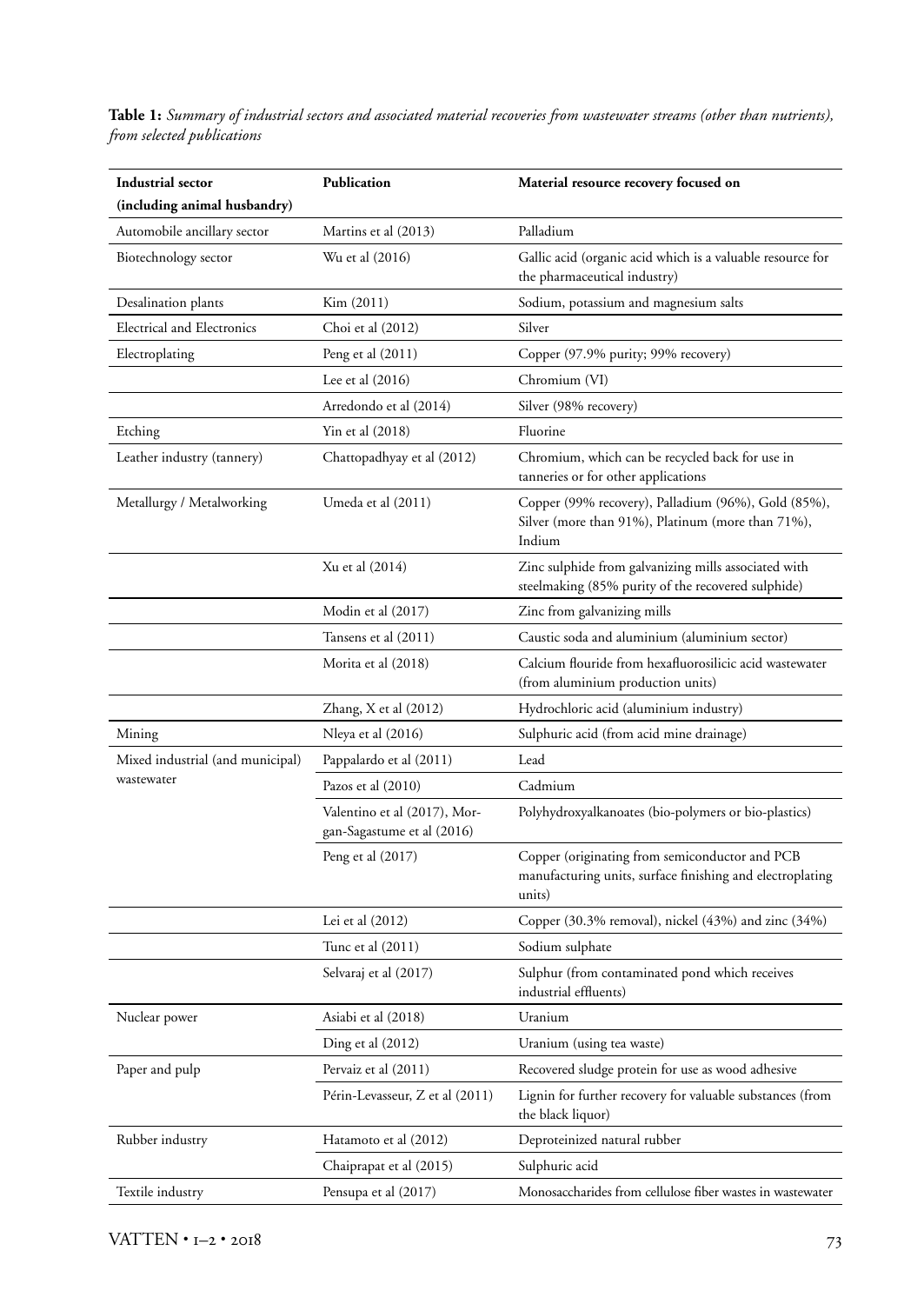Agrafioti et al (2012) tested the use of reclaimed wastewater for the irrigation of olive trees, vineyards and lettuce on the island of Crete. They concluded that if WWTPs adopt tertiary treatment (which they did not at the time the paper was written) and if all the wastewater could be recycled, approximately 4.3% of the irrigation water requirements on the island could be met. In another paper from Greece, Stathatou et al (2015) focused on the Aegean archipelago, islands in which face serious water scarcity problems in the summer months. Using a GIS (Geographic Information System) tool, they estimated the potential for treated wastewater reuse, which according to them is significant and needs to be harnessed. Brahim-Neji et al (2014), using binary logistic regression analysis as the statistical tool, found that both policymakers in the Tunisian government and over 80% of the farmers interviewed, agreed that wastewater which has undergone tertiary treatment (suitably disinfected) can be used for irrigation. The Gaza Strip deserves attention when it comes to water resources planning as Shomar et al (2010) recommended 8 years ago. The authors of the said paper, after analysing 51 treated wastewater samples, 51 sludge samples, 44 soil samples, as well as 30 alfalfa samples and samples of 24 oranges and lemon cultivated using treated wastewater for irrigation, for 27 trace elements, concluded that treated wastewater is safe to use for irrigation in Gaza. A little to the west, in Egypt, Abdel-Shafy et al (2017) have demonstrated that the total suspended solids, COD and BOD in source-separated black-water, treated first in a sedimentation tank followed by retention in wetlands, could be decreased by over 95% each, rendering the treated effluent suitable for unrestricted use for irrigation. The authors recommend this approach for countries in the Middle East and North Africa, which have been combating freshwater scarcity challenges.

Treated wastewater reuse has been firmly entrenched in Spain for many years now. However, Köck-Schulmeyer (2011) have attracted attention to the presence of five groups of organic contaminants (131 compounds) - namely pharmaceuticals, alkylphenols, polar pesticides, illicit drugs and estrogens, in that order of decreasing quantities. In Khan et al (2012), the authors, in a study done in India, concluded that treating municipal wastewater using upflow anaerobic sludge bed and flash aeration rendered it suitable for reuse in agriculture, with the nutrients in it also being available for the soil, but tertiary treatment would be necessary to remove the fecal coliforms from the wastewater prior to recycling. Robbie-Miller et al (2017) have estimated a 33% reduction in life-cycle GHG emissions associated with treatment-plus-reuse of municipal wastewater from the city of Hyderabad in India, in urban agriculture. However, an extremely small proportion of the nutrients from the wastewater could be recycled back to the soil. It was also observed that the crop pathogen content increased despite an appreciable decrease (99.9%) in the pathogen indicator organisms achieved during the treatment stages. But Elmeddahi et al (2016), after testing the quality of treated wastewater in Algeria, found out that the total coliform concentration of the treated wastewater was also within the national and international standards, while there was a total absence of toxic micro-pollutants such as heavy metals. While these 'ifs and buts' are inevitable, Reznik et al (2017) by using a Multi-Year Water Allocation System mathematical programming model to conduct statewide, longterm analyses of agricultural reuse of wastewater in Israel, determined inter alia, that enabling agricultural irrigation with treated wastewater significantly reduces the optimal capacity levels of seawater and brackish-water desalination over the simulated 3-decade period, and increases Israel's welfare by 3.3 billion USD in terms of present values, and that desalination to increase freshwater availability for agricultural irrigation is not optimal, as the costs far exceed the benefits to farmers and society.

Carr et al (2011) have however recommended that the farmers' perceptions of reclaimed water may be a function of its quality, but consideration should also be given to their capacity to manage the agricultural challenges associated with reclaimed water (salinity, irrigation system damage, marketing of produce), their actual and perceived capacity to control where and when reclaimed water is used, and their capacity to influence the quality of the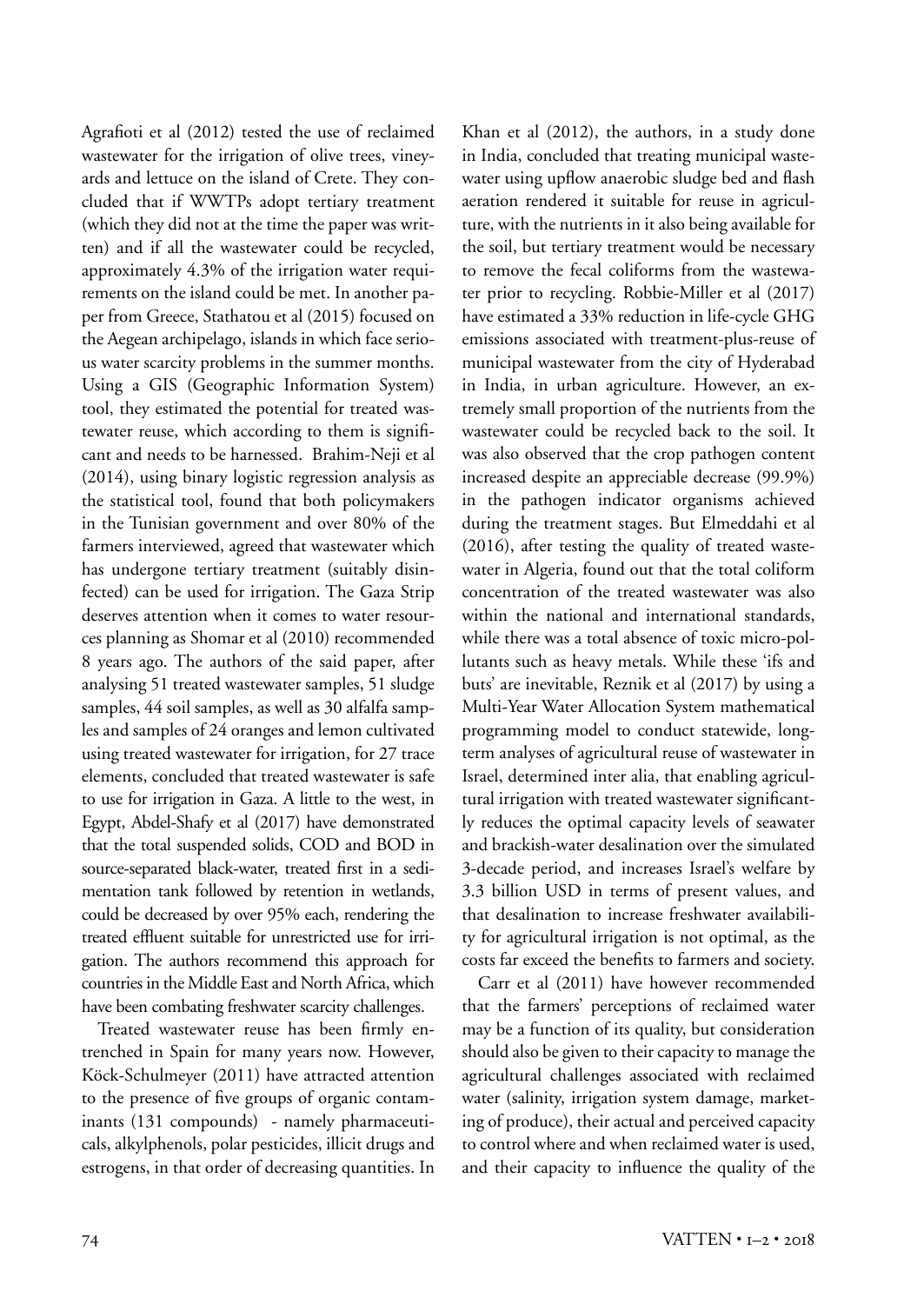water delivered to the farm. Irrigation with wastewater supports the livelihoods of millions of smallholder farmers associated with food, feed and fish production, in many parts of the world, and recovery and reuse of treated wastewater as a precious resource will become increasingly necessary in the future (Sato et al, 2013). The importance of documenting data about the generation of effluents, their qualities and the potential for reusing treated wastewater for different applications, has been highlighted by Sato et al (2013), and also Iglesias et al (2010). The latter provides a detailed overview of the status of wastewater reuse in Spain by Basin Departments and Autonomous Communities. A recent Iranian case study by Ansari et al (2018) has developed a holistic logical decision-making model to assess the technical feasibility of reclaimed water reuse in agriculture and tested it for Kordkuy in Iran. The model predicts that upto 718,560 m<sup>3</sup> of freshwater can be saved annually by planting soybean and rapeseed.

Kumar et al (2015), have assessed the economic feasibility of treating sewage to be subsequently reused in aquaculture and agriculture by farmers in a region of north India. Among the benefits which accrued to the farmers (and to the economy and environment) were the reduction in the annual consumption of synthetic fertilisers, and a cost reduction per acre of crop of approximately USD 133 annually. Wastewater from a poultry-slaughterhouse was treated for potential reuse, using lab-scale membrane processes – reverse osmosis, ultrafiltration and nano-filtration - and analysed in Turkey by Coskun et al (2016). The operational expenses ranged between 0.66 and 1.66 USD per cubic metre treated, with the membrane processes being cheaper than the conventional treatment process.

#### *In the industry*

Recycling wastewater within industries after some in-plant treatment has become common, especially in cases where production/manufacturing is water-intensive. If there is a water scarcity in the region in which the industry is located and/ or governmental regulations are strictly enforced, this becomes all the more necessary. Water pinch analysis enables the reuse of water in a cascade, as demonstrated by Wang et al (2018) in a printing and dyeing enterprise. Less-contaminated wastewater streams from processes within the enterprise, if separated at source (at the exit of the processes), could be reused sequentially at multiple levels, and a water (rather, wastewater) reuse rate of 62% could be achieved. In a Brazilian dairy sector case study, Andrade et al (2010) demonstrated the economic feasibility of using membrane bioreactors and nano-filtration in-plant, to remove organic matter, colour and dissolved solids from the wastewater in order to render it reusable within the dairy for alternate purposes - cooling, steam generation and cleaning of external areas. - use in a cascade again, similar to the case study of Wang et al (2018), but with intermediate treatment.

Zhang, M et al (2014) showed that the introduction of a sand filter to treat the process effluent enabled a Chinese paper and pulp mill to reuse the same, and decrease its fresh water consumption considerably. Karthik et al (2011), helped a paper mill in India to reduce its freshwater consumption by 40% by subjecting its effluent to chemical-aided clarification and simple membrane filtration (or micro/ultra-filtration). Majamaa et al (2010) had reported about the first time domestic wastewater was treated for reuse in industries in the Netherlands on a large scale. This facility had reported a 20% increase in the system recovery, and a halving of the operational expenses. In a textile industry case study presented in Pensupa et al (2017), the authors have observed that textile manufacturing processes are chemical-intensive and consume a lot of water. They have described different strategies for recovering sugars as monosaccharides from the cellulose fibre-wastes, along with wastewater recovery and reuse.

In Theregowda et al (2015), a comparative E-LCA has been carried out to find out the most environmentally-favourable option among six treatment alternatives for municipal wastewater to be reused as a cooling medium in a thermal power plant. The recommendation of the authors was to dispense with tertiary treatment and reuse second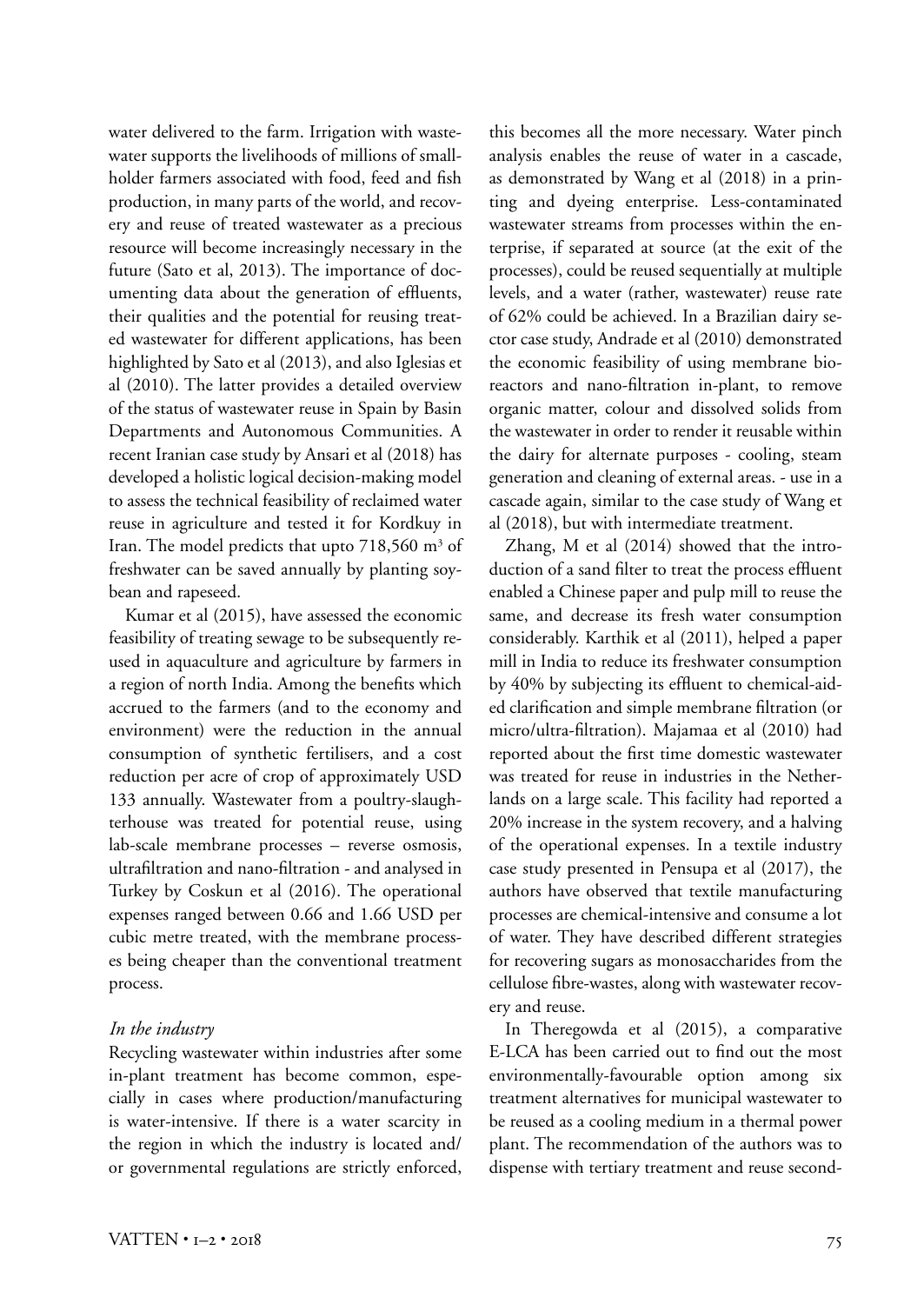ary-treated wastewater for the defined purpose, in order to minimize environmental impacts. Simate et al (2011), while observing that the water footprint of beer is high enough to warrant investments in wastewater recycling within breweries, have analysed the challenges associated with decreasing the freshwater consumption in South African breweries. At the time of writing, this comes across as indispensable for the country, many cities of which (Cape Town especially) are facing imminent water shortages. Hydraulic fracturing for shale gas recovery is now a well-entrenched process in the oil and gas sector, especially the USA. Kausley et al (2017) have explored the feasibility of using electrocoagulation for the treatment of wastewater from shale gas recovery, for potential reuse. They found that a combination of electrocoagulation and aeration, under alkaline conditions gives the best results. Australia has been combating water shortages for quite some time now, and the world can learn from the implementation of novel technologies and approaches, in that country. Tunc et al (2011) have reviewed the use of membrane technologies for the treatment and reuse of water in industry, and in addition to recovery of sodium sulphate and energy in the process, they report water recovery in the range of 80 to 95%.

# *In society*

Pricing of potable water is a decisive factor when it comes to the economic feasibility of decentralized wastewater treatment for reuse, as shown by Pan et al (2010) in a case study of a large public building in Shanghai. They concluded that the water tariff had to increase to about 6.10 yuan per ton (as determined in the year 2010), for the payback period for the investment in a decentralized wastewater recycling unit to be attractive enough (4-5 years). Al-Jasser (2011) comes to a similar conclusion as regards pricing of potable water, in a case study conducted in Saudi Arabia. Greywater reclamation and reuse in households, is technically possible and economically and environmentally favourable too, if the government subsidies on freshwater can be scrapped or substantially reduced, to shift public perception towards greywater reuse. A study similar to Pan et al (2010) was carried out by Zeng et al (2013) for Beijing in which the authors estimated that greywater recycling in households can conserve 28.5% of freshwater resources for the city. Though it would have cost 1.2% more than the system which was prevalent at the time of writing, the pollution load, according to the authors could be decreased by 10%.

Manawi et al (2017) have advocated an increase in the reuse of treated wastewater in Qatar, from the current 25 million m3 /year, which accounts for only 27% of it. While the current reuse applications are restricted to growing fodder for cattle and some landscape gardening, the authors believe that there is potential to extend the end-(re)user-profile to industries and households too. While Qatar is a rich country and desalination may be eminently affordable at the time of writing, affluence must not be a deterrent to the promotion of sustainable practices. Another oil-rich nation, Kuwait has also depended on the expensive desalination of seawater for many years to satisfy almost all of its water demands, and as reported in Abusam et al (2013), the importance of reusing treated wastewater in the future, has been appreciated by the government. Omole et al (2017) chose a university campus in Nigeria to assess the possibility of wastewater reuse. In year-2013, as indicated by the authors, approximately 874,081 litres of black and grey water were generated daily and discharged to a constructed wetland prior to disposal. Sampling the effluent from the wetland showed that the treated wastewater could be easily utilised on-campus for landscape irrigation and perhaps other purposes as well.

# **Conclusion**

Different wastewater streams in different parts of the world can be looked upon as sources for recovery of different types of resources – energy (heat, electricity and transportation fuel), materials (organic and inorganic) and water for reuse. Often, a potential can be detected, but in the absence of political will, techno-economic ability and socio-environmental need (the more pressing, the better), the potential cannot and will not be har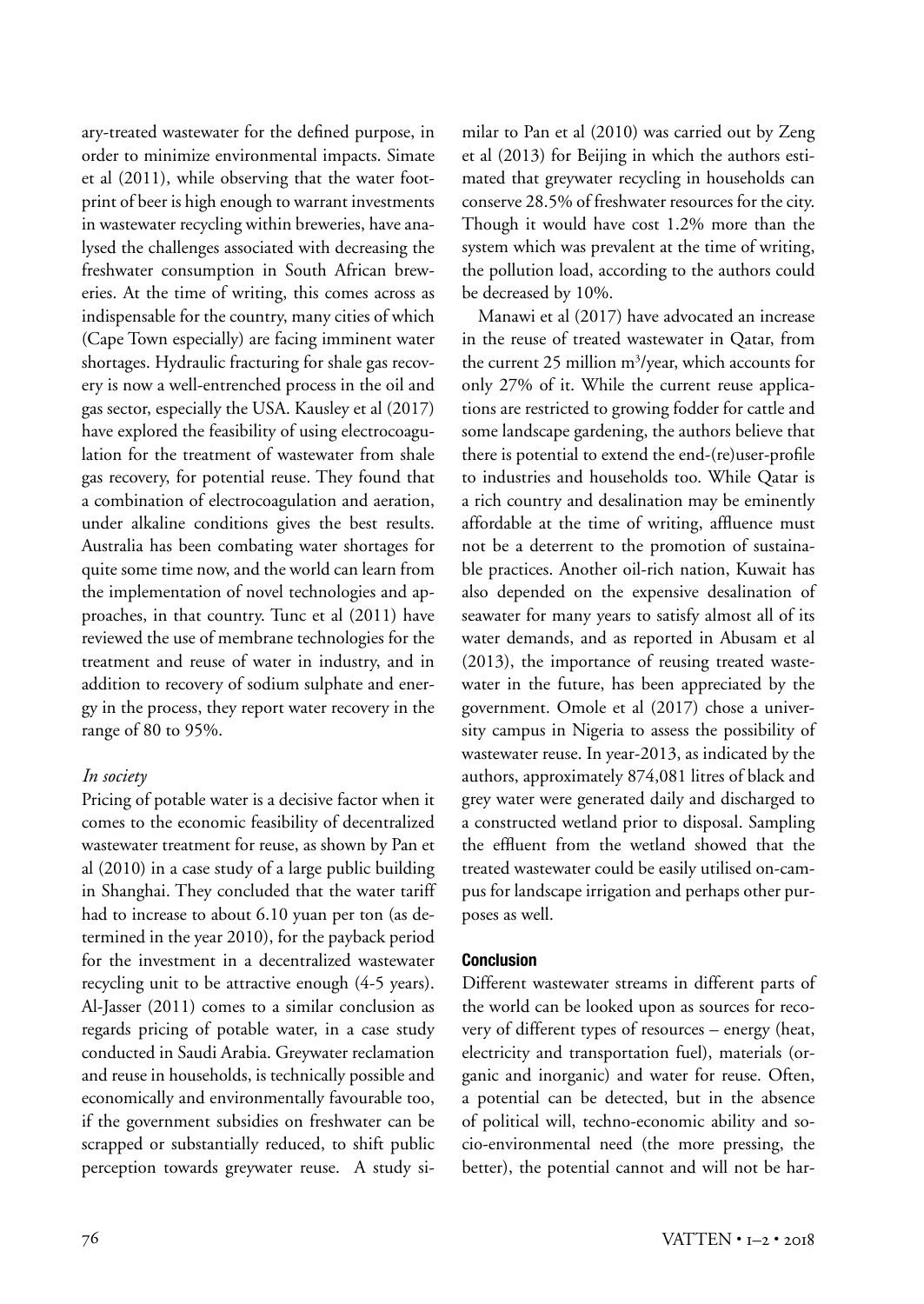nessed. The drivers or factors promoting/urging/ compelling resource recovery vary from country to country and region to region. Depletion of phosphate reserves will hurt one and all in the future, but some countries like India, which incur high import bills owing to their total dependence on imports of phosphate-based fertilisers will find incentives in nutrient recovery. A similar rationale can be furnished for recovery of materials of other types. Energy shortages combined with a pressing need for reducing the use of fossil fuels, may prompt energy recovery in some other parts of the world, like China, India, Indonesia etc. Likewise, water scarcity which may worsen courtesy climate change in the future will make wastewater treatment and reuse mandatory in some countries, like the ones in the Middle East and North Africa and also southern Europe. It helps to have regulations in place – these though while being necessary will not be sufficient.

For this paper, the author resorted to Scopus as a repository for recently-published (in the period 2010-2018) articles on resource recovery from wastewater and filtered down the search results in two steps to a more manageable one. Thereby, the publications referred to and reviewed in this article, form a small subset of the total. The publications originate from different parts of the world (44 countries, with China topping the Asian list with 19, USA leading the list of the Americas with 9, Spain being the numero uno in Europe with 8), and have a good spread over the 9-year period referred to (with 27 of them from 2017 and 22 from 2011). All this goes to show the importance which this field of research and endeavour has attracted over the years, and will continue to do so, in academic research, globally.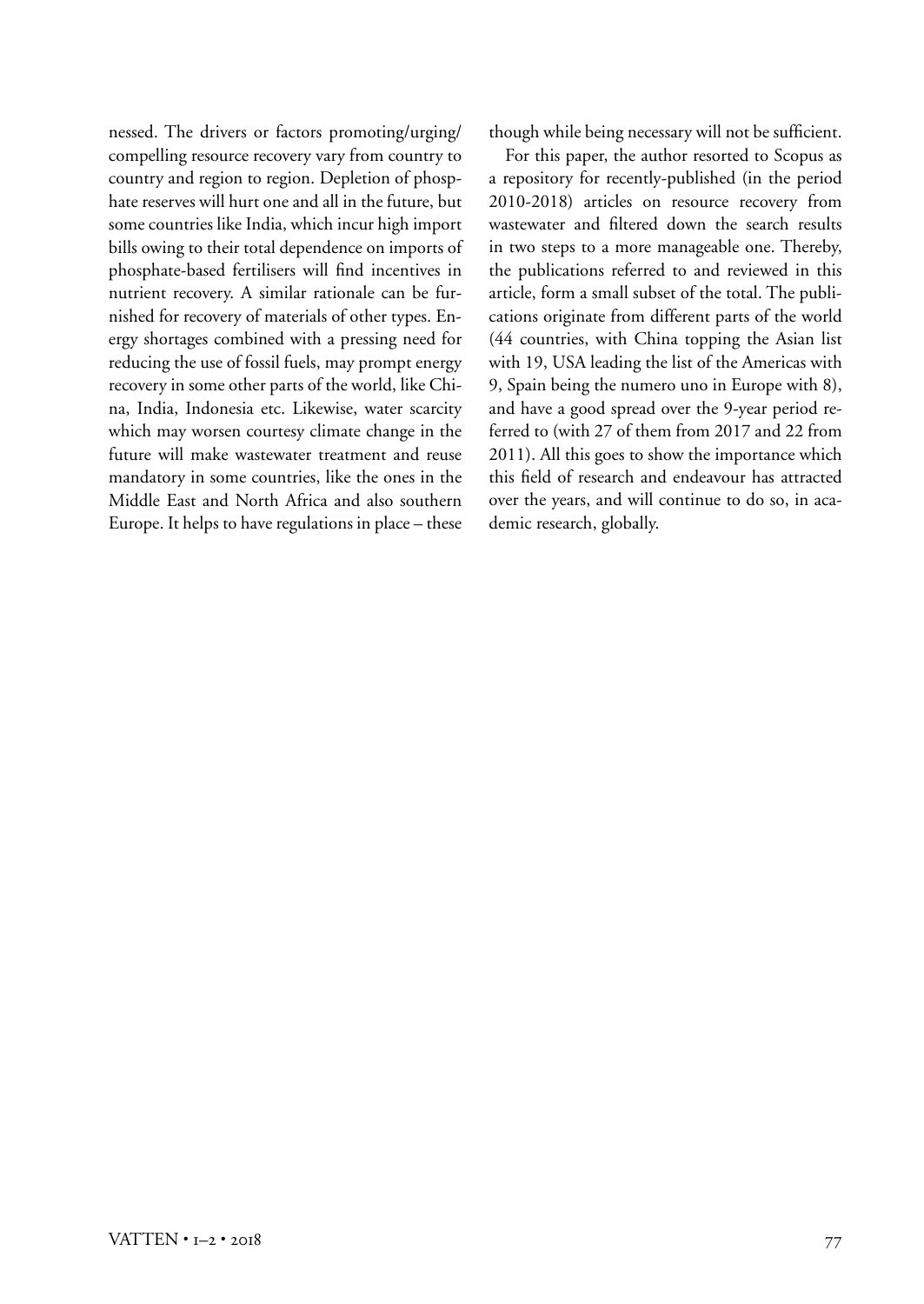#### **References**

Abdel-Shafy, H.I., El-Khateeb, M.A. and Shehata, M. (2017) Blackwater treatment via combination of sedimentation tank and hybrid wetlands for unrestricted reuse in Egypt. Desalination and Water Treatment, 71:145-151.

Abusam, A. and Shahalam, A.B. (2013) Wastewater reuse in Kuwait: Opportunities and constraints. WIT Transactions on Ecology and the Environment, 179(2):745-754.

Agrafioti, E., and Diamadopoulos, E. (2012) A strategic plan for reuse of treated municipal wastewater for crop irrigation on the Island of Crete. Agricultural Water Management, 105:57-64.

Ahmed, M., Hasan, C.K., Rahman, H., Ali Hossain, M. and Uddin, S.A. (2015) Prospects of using wastewater as a resource-nutrient recovery and energy generation. American Journal of Environmental Sciences, 11(2): 99-114.

Al-Assa'd, T.A. and Abdulla, F.A. (2010) Artificial groundwater recharge to a semi-arid basin: Case study of Mujib aquifer, Jordan. Environmental Earth Sciences, 60(4): 845-859.

Al-Jasser, A.O. (2011) Greywater reuse in Saudi Arabia: Current situation and future potential. WIT Transaction on Ecology and the Environment, 153: 159-169.

Alves, D., Monte, H.M.D. and Albuquerque, A. (2011) Water reuse projects – Technical and economic sustainability. E-Water. European Water Association. Accessed from https://www.scopus.com/inward/record. uri?eid=2-s2.0-84874935481&partnerID=40&md5=ff794aef907d5c9660d7352f432c3b5a

Anbalagan, K., Senthil Kumar, P., Sangita Gayatri, K., Shahul Hameed, S., Sindhuja, M., Prabhakaran, C. and Karthikeyan, R. (2015) Removal and recovery of Ni (II) ions from synthetic wastewater using surface modified Strychnos potatorum seeds: experimental optimisation and mechanism. Desalination and Water Treatment, 53(1): 171-182.

Andrade, L.H., Mendes, F.D.S., Espindola, J.C. and Amaral, M.C.S. (2015) Reuse of dairy wastewater treated by membrane bioreactor and nanofiltration: Technical and economic feasibility. Brazilian Journal of Chemical Engineering, 32(3): 735-747.

Ansari, S., Alavi, J. and Ghafoori, M. (2018) A technical model for reclaimed water reuse in agricultural irrigation: a case study in Kordkuy, Iran. Environmental Earth Sciences, 77(3): Article number 90.

Antonini, S., Paris, S., Eichert, T. and Clemens, J. (2011) Nitrogen and Phosphorus Recovery from Human Urine by Struvite Precipitation and Air Stripping in Vietnam. Clean – Soil, Air, Water, 39(12): 1099-1104.

Arredondo, J.L., Rivera, F.F. and Nava, J.L. (2014) Silver recovery from an effluent generated by plating industry using a rotating cylinder electrode (RCE). Electrochimica Acta, 147: 337-342.

Asiabi, H., Yamini, Y. and Shamsayei, M. (2018) Highly efficient capture and recovery of uranium by reusable layered double hydroxide intercalated with 2-mercaptoethanesulfonate. Chemical Engineering Journal, 337: 609-615.

Baeza, J.A., Martínez-Miró, À., Guerrero, J., Ruiz, Y. and Guisasola, A. (2017) Bio-electrochemical hydrogen production from urban wastewater on a pilot scale. Journal of Power Sources, 356: 500-509.

Batstone, D.J., Hülsen, T., Mehta, C.M. and Keller, J. (2015)

Platforms for energy and nutrient recovery from domestic wastewater. Chemosphere, 140(2): 2-11.

Ben Brahim-Neji, H., Ruiz-Villaverde, A. and González-Gómez, F. (2014) Decision aid supports for evaluating agricultural water reuse practices in Tunisia: The Cebala perimeter. Agricultural Water Management, 143: 113-121.

Bianchini, A., Bonfiglioli, L., Pellegrini, M. and Saccani, C. (2015) Sewage sludge drying process integration with a waste-to-energy power plant. Waste Management, 42: 159-165.

Bousquet, C., Samora, I., Manso, P., Rossi, L., Heller, P. and Schleiss, A.J. (2017) Assessment of hydropower potential in wastewater systems and application to Switzerland. Renewable Energy, 113:64-73.

Bradford-Hartke, Z., Lane, J., Lant, P., Leslie, G. (2015) Environmental Benefits and Burdens of Phosphorus Recovery from Municipal Wastewater. Environmental Science and Technology, 49(14): 8611-8622.

Brennan, L. and Owende, P. (2010) Biofuels from microalgae – a review of technologies for production, processing and extractions of biofuels and co-products. Renewable and Sustainable Energy, 14(2): 557-577.

Cao, Y. and Pawlowski, A. (2012) Sewage sludge-to-energy approaches based on anaerobic digestion and pyrolysis: Brief overview and energy efficiency assessment. Renewable and Sustainable Energy Reviews, 16(3): 1657-1665.

Carr, G., Potter, R.B. and Nortcliff, S. (2011) Water reuse for irrigation in Jordan: Perception of water quality among farmers. Agricultural Water Management, 98(5):847-854.

Caspersen, S. and Ganrot, Z. (2018) Closing the loop on human urine: Plant availability of zeolite-recovered nutrients in a peat-based substrate. Journal of Environmental Management, 211:177-190.

Chaiprapat, S., Wongchana, S., Loykulnant, S., Kongkaew, C. and Charnnok, B. (2015) Evaluating sulfuric acid reduction, substitution, and recovery to improve environmental performance and biogas productivity in rubber latex industry. Process Safety and Environmental Protection, 94(C): 420-429.

Chao, S., Yiqiang, J., Yang, Y., Shiming, D. and Xinlei, W. (2013) A field study of a wastewater source heat pump for domestic hot water heating. Building Services Engineering Research and Technology, 34(4): 433-448.

Chattopadhyay, B., Aich, A. and Mukhopadhyay, S.K. (2012) Chromium in the tanning industry: An odyssey from cradle to grave. Journal of the Society of Leather Technologists and Chemists, 96(4): 133-140.

Chen, Y., Zhang, Y., Sun, J. and Yang, Z. (2013) A wastewater heat recovery and utilisation system: Design and Analysis. Journal of Applied Sciences, 13(22): 5493-5497.

Choi, C. and Cui, Y. (2012) Recovery of silver from wastewater coupled with power generation using a microbial fuel cell. Bioresource Technology, 107:522-525.

Cirelli, G.L., Consoli, S., Licciardello, F., Aiello, R., Giuffrida, F. and Leonardi, C. (2012) Treated municipal wastewater reuse in vegetable production. Agricultural Water Management, 104:163-170

Coskun, T., Debik, E., Kabuk, H.A., Manav Demir, N., Basturk, I., Yildirim, B., Temizel, D. and Kucuk, S. (2016)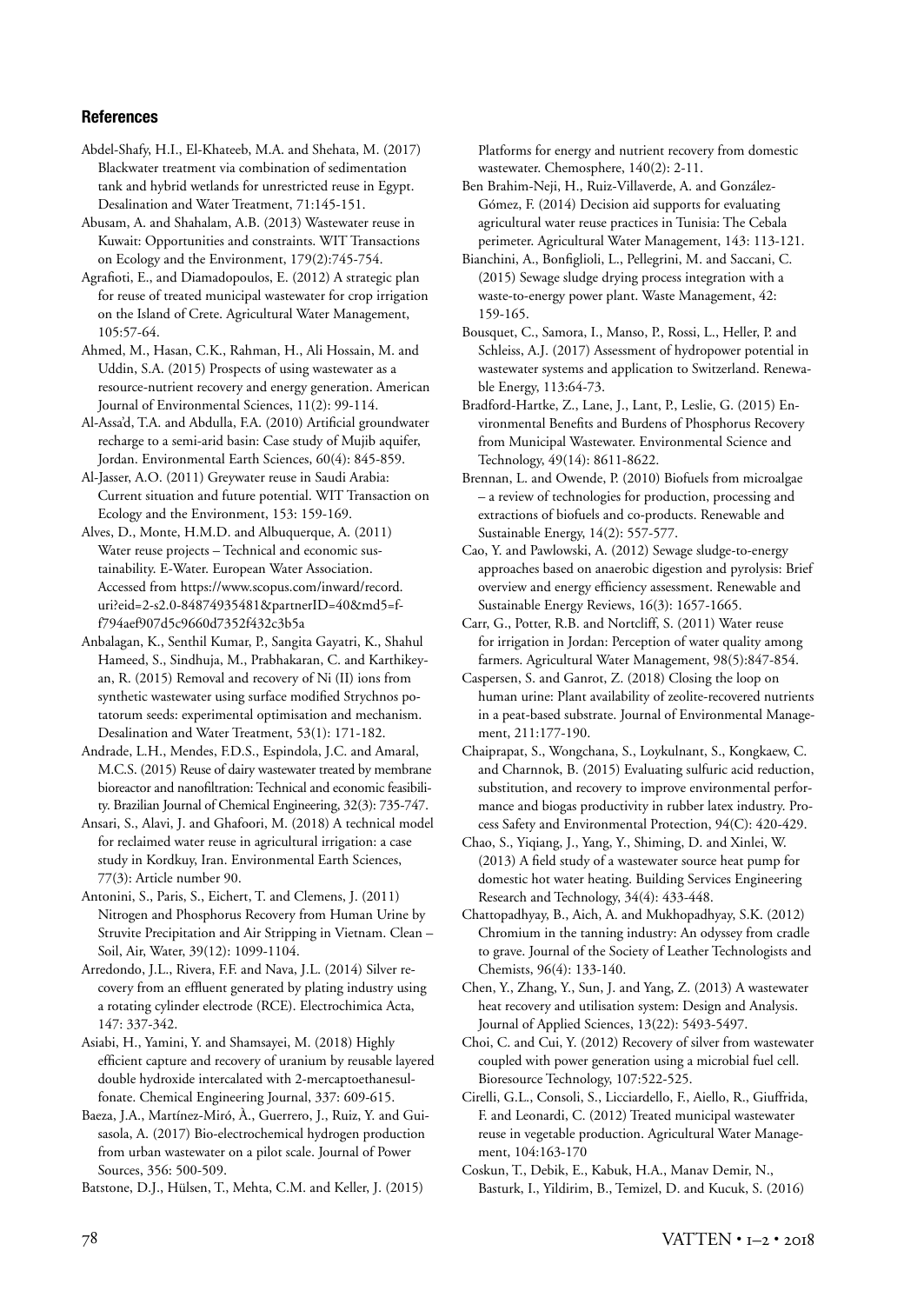Treatment of poultry slaughterhouse wastewater using a membrane process, water reuse, and economic analysis. Desalination and Water Treatment, 57(11): 4944-4951.

De Mendonça, H.V., Ometto, J.P.H.B., Otenio, M.H., Delgado Dos Reis, A.J. and Marques, I.P.R. (2017) Bioenergy recovery from cattle wastewater in an UASB-AF hybrid reactor. Water Science and Technology, 76(9): 2268-2279.

Demirel, B., Örok, M., Hot, E., Erki i, S., Albükrek, M. and Onay, T.T. (2013) Recovery of biogas as a source of renewable energy from ice-cream production residues and wastewater. Environmental Technology (United Kingdom), 34(13-14): 2099-2014.

Ding, D.-X., Liu, X.-T., Hu, N., Li, G.-Y. and Wang, Y.-D. (2012) Removal and recovery of uranium from aqueous solution by tea waste. Journal of Radioanalytical and Nuclear Chemistry, 293(3): 735-741.

Elmeddahi, Y., Mahmoudi, H., Issaadi, A. and Goosen, M.F.A. (2016) Analysis of treated wastewater and feasibility for reuse in irrigation: a case study from Chlef, Algeria. Desalination and Water Treatment, 57(12): 5222-5231.

Elmi, R.A. and G Venkatesh (2014) Economic impact of upgrading biogas from anaerobic digesters to biomethane for use as transportation fuel: Case study of Bekkelaget Wastewater Treatment Plant in Oslo, Norway. Chapter in "Sewage treatment plants: Economic evaluation of innovative technologies for energy efficiency", IWA Publishing, London, UK, Published in February 2015. Pages 327-339. ISBN 9781780405018.

Gadhe, A., Sonawane, S.S. and Varma, M.N. (2015) Enhanced biohydrogen production from dark fermentation of complex dairy wastewater by sonolysis. International Journal of Hydrogen Energy, 40(32): 9942-9951.

Gu, Y. and Wang, S. (2013) Research on the energy-saving and economic analysis of wastewater source heat pump. Energy Education Science and Technology Part A: Energy Science and Research. 31(2): 1167-1170.

Hale, M. (2017) Maximising biomethane use in sewage plants. Filtration and Separation, 54(2): 26-27.

Hatamoto, M., Nagai, H., Sato, S., Takahashi, M., Kawakami, S., Choeisai, P.K., Syutsubo, S., Ohashi, A., Yamaguchi, T. (2012) Rubber and methane recovery from deproteinized natural rubber wastewater by coagulation pre-treatment and anaerobic treatment. International Journal of Environmental Research, 6(3): 577-584.

Heubeck, S., De Vos, R.M. and Craggs, R. (2011) Potential contribution of the wastewater sector to energy supply. Water Science and Technology, 63(8): 1765-1771.

Iglesias, R., Ortega, E., Batanero, G. and Quintas, L. (2010) Water reuse in Spain: Data overview and cost estimation of suitable treatment trains. Desalination, 263(1-3):1-10.

Jiang, J.Q., Wu, L. (2010) Preliminary study of calcium silicate hydrate (tobermorite) as crystal material to recovery phosphate from wastewater. Desalination and Water Treatment, 23: 49-54.

Johansson, E and G Venkatesh (2017) Wastewater treatment plants as energy producers: Comparison of status quo in Sweden and India. Vatten, 73(4): 151-160.

Jung, K.-W., Kim, D.-H., Lee, M.-Y. and Shin, H.-S. (2012) Two-stage UASB reactor converting coffee drink manufacturing wastewater to hydrogen and methane. International Journal of Hydrogen Energy, 37(9): 7473-7481.

- Karthik, M., Dhodapkar, R., Manekar, P., Aswale, P. and Nandy, T. (2011) Closing water loop in a paper mill section for water conservation and reuse. Desalination, 281(1): 172-178.
- Kausley, S.B., Malhotra, C.P. and Pandit, A.B. (2017) Treatment and reuse of shale gas wastewater: Electrocoagulation system for enhanced removal of organic contamination and scale causing divalent cations. Journal of Water Process Engineering, 16:149-162.

Kerstens, S.M., Priyanka, A., Van Dijk, K.C., De Ruijter, F.J., Leusbrock, I. and Zeeman, G. (2016) Potential demand for recoverable resources from Indonesian wastewater and solid waste. Resources Conservation and Recycling, 110:16-29

Khan, A.A., Gaur, R.Z., Lew, B., Diamantis, V., Mehrotra, I. and Kazmi, A.A. (2012) UASB/Flash aeration enable complete treatment of municipal wastewater for reuse. Bioprocess and Biosystems Engineering. 35(6): 907-913.

Kim, D.H. (2011) A review of desalting process techniques and economic analysis of the recovery of salts from retentates. Desalination, 270(1-3): 1-8.

Kjerstadius, H., Bernstad Saraiva, A., Spångberg, J. and Davidsson, Å. (2017) Carbon footprint of urban source separation for nutrient recovery. Journal of Environmental Management, 197:250-257.

Kleerebezem, R., Joosse, B., Rozendal, R. and Van Loosdrecht, M.C.M. (2015) Anaerobic digestion without biogas? Reviews in Environmental Science and Biotechnology, 14(4): 787-801.

Köck-Schulmeyer, M., Ginebreda, A., Postigo, C., López-Serna, R., Pérez, S., Brix, R., Llorca, M., Alda, M.L.D., Petrović, M., Munné, A., Tirapu, L. and Barceló, D. (2011) Wastewater reuse in Mediterranean semi-arid areas: The impact of discharges of tertiary treated sewage on the load of polar micro pollutants in the Llobregat river (NE Spain) Chemosphere, 82(5): 670-678.

Kretschmer, F., Simperler, L. and Ertl, T. (2016) Analysing wastewater temperature development in a sewer system as a basis for the evaluation of wastewater heat recovery potentials. Energy and Buildings, 128:639-648.

Kumar, D., Chaturvedi, M.K.M., Sharma, S.K. and Asolekar, S.R. (2015) Sewage-fed aquaculture: a sustainable approach for wastewater treatment and reuse. Environmental Monitoring and Assessment, 187(10): Article number 656.

Lavrni , S., Zapater-Pereyra, M. and Mancini, M.L. (2017) Water Scarcity and Wastewater Reuse Standards in Southern Europe: Focus on Agriculture. Water, Air and Soil Pollution, 228(7): DOI: 10.1007/s11270-017-3425-2

Lay, C.-H., Wu, J.-H., Hsiao, C.-L., Chang, J.-J., Chen, C.-C. and Lin, C.-Y. (2010) Biohydrogen production from soluble condensed molasses fermentation using anaerobic fermentation. International Journal of Hydrogen Energy, 35(24): 13445-13451.

Lee, C.-G., Park, J.-A., Choi, J.-W., Ko, S.-O. and Lee, S.-H. (2016) Removal and Recovery of Cr (VI) from Industrial Plating Wastewater Using Fibrous Anion Exchanger. Water, Air and Soil Pollution, 227(8): Article number 287.

Lei, H., Chen, K., Li, Y., Li, H., Yu, Q., Zhang, X., Yao, C. (2012) Electrokinetic recovery of copper, nickel, and zinc from wastewater sludge: Effects of electrical potentials. Environmental Engineering Science, 29(6): 472-478.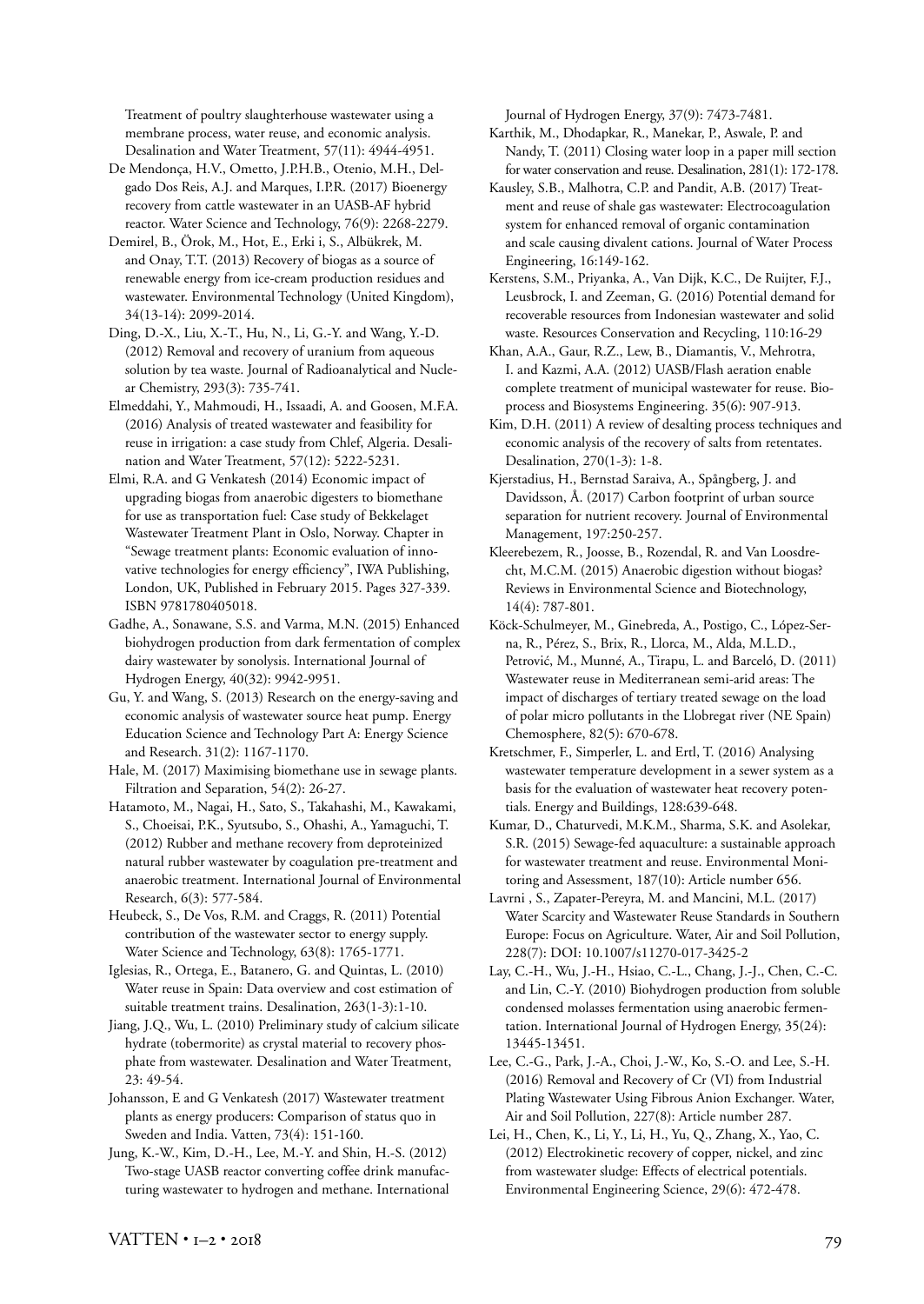Libutti, A., Gatta, G., Gagliardi, A., Vergine, P., Pollice, A., Beneduce, L., Disciglio, G. and Tarantino, E. (2018) Agro-industrial wastewater reuse for irrigation of a vegetable crop succession under Mediterranean conditions. Agricultural Water Management, 196:1-14.

Majamaa, K., Aerts, P.E.M., Groot, C., Paping, L.L.M.J., van den Broek, W. and van Agtmaal, S. (2010) Industrial water reuse with integrated membrane system increases the sustainability of the chemical manufacturing. Desalination and Water Treatment, 18:17-23.

Manawi, Y., Fard, A.K., Hussien, M.A., Benamor, A. and Kochkodan, V. (2017) Evaluation of the current state and perspective of wastewater treatment and reuse in Qatar. Desalination and Water Treatment, 71:1-11.

Martins, M., Assunção, A., Martins, H., Matos, A.P. and Costa, M.C. (2013) Palladium recovery as nanoparticles by an anaerobic bacterial community. Journal of Chemical Technology and Biotechnology, 88(11): 2039-2045.

McConville, J.R., Kvarnström, E., Jönsson, H., Kärrman, E. and Johansson, M. (2017) Is the Swedish wastewater sector ready for a transition to source separation? Desalination and Water Treatment, 91: 320-328.

Meneses-Jácome, A., Diaz-Chavez, R., Velásquez-Arredondo, H.I., Cárdenas-Chávez, D.L., Parra, R. and Ruiz-Colorado, A.A. (2016) Sustainable Energy from agro-industrial wastewaters in Latin-America. Renewable and Sustainable Energy Reviews, 56: 1249-1262.

Meneses, M., Pasqualino, J.C. and Castells, F. (2010) Environmental assessment of urban wastewater reuse: Treatment alternatives and applications. Chemosphere, 81(2): 266-272.

Mihelcic, J.R., Fry, L.M. and Shaw, R. (2011) Global potential of phosphorus recovery from human urine and faeces. Chemosphere, 84(6): 832-839.

Miller-Robbie, L., Ramaswami, A. and Amerasinghe, P. (2017) Wastewater treatment and reuse in urban agriculture: Exploring the food, energy, water, and health nexus in Hyderabad, India. Environmental Research Letters, 12(7): Article number 75005.

Modin, O., Fuad, N. and Rauch, S. (2017) Microbial electrochemical recovery of zinc. Electrochimica Acta, 248:58-63.

Mohara, G., Iizuka, A., Nagasawa, H., Kumagai, K., Yamasaki, A. and Yanagisawa, Y. (2011) Phosphorus recovery from wastewater treatment plants using waste concrete. Journal of Chemical Engineering of Japan, 44(1): 48-55.

Molinos-Senante, M., Hernández-Sancho, F., Sala-Garrido, R., Garrido-Baserba, M. (2011) Economic feasibility study for phosphorus recovery processes. Ambio, 40(4): 408-416.

Morita, M., Granata, G. and Tokoro, C. (2018) Recovery of calcium fluoride from highly contaminated fluoric/hexafluorosilicic acid wastewater. Materials Transactions, 59(2): 290-296.

Mulchandani, A. and Westerhoff, P. (2016) Recovery opportunities for metals and energy from sewage sludges. Bioresource Technology, 215: 215-226.

Murray, A., Mekala, G.D. and Chen, X. (2011) Evolving policies and the roles of public and private stakeholders in wastewater and faecal-sludge management in India, China and Ghana. Water International, 36(4): 491-504.

Nleya, Y., Simate, G.S. and Ndlovu, S. (2016) Sustainability assessment of the recovery and utilisation of acid from acid mine drainage. Journal of Cleaner Production, 113:17-27.

Oladoja, N.A., Adelagun, R.O.A., Ahmad, A.L. and Ololade, I.A. (2015) Phosphorus recovery from aquaculture wastewater using thermally treated gastropod shell. Process Safety and Environmental Protection, 98: 296-308.

Omole, D.O., Alade, O.O., Emenike, P.C., Tenebe, I.T., Ogbiye, A.S. and Ngene, B.U. (2017) Quality assessment of a university campus wastewater resource. WIT Transactions on Ecology and the Environment, 216: 193-201.

Pan, Q., Wang, F., Liu, J. and Yang, H.-Z. (2010) Cost-benefit analysis of treated wastewater reuse for large public building in Shanghai. China Environmental Science, 30(4): 458-463.

Papa, M., Bertanza, G. and Abbà, A. (2016) Reuse of wastewater: a feasible option, or not? A decision support system can solve the doubt. Desalination and Water Treatment, 57(19): 8670-8682.

Pappalardo, L., Jumean, F. and Abdo, N. (2011) Removal and recovery of lead from aqueous solution by low cost media. American Journal of Environmental Sciences, 7(2): 141-144.

Pasqualino, J.C., Meneses, M. and Castells, F. (2011) Life-cycle assessment of urban wastewater reclamation and reuse alternatives. Journal of Industrial Ecology, 15(1): 49-63.

Patel, S. (2010) Australia gets hydropower from wastewater. Power, 154(7), 1st July 2010, 2 pages.

Pazos, M., Kirkelund, G.M. and Ottosen, L.M. (2010) Electrodialytic treatment for metal removal from sewage sludge ash from fluidized bed combustion. Journal of Hazardous Materials, 176 (1-3): 1073-1078.

Peng, C., Chai, L.-Y., Tang, C.-J., Min, X.-B., Ali, M., Song, Y.-X. and Qi, W.-M. (2017) Feasibility and enhancement of copper and ammonia removal from wastewater using struvite formation: a comparative research. Journal of Chemical Technology and Biotechnology, 92(2): 325-333.

Peng, C., Liu, Y., Bi, J., Xu, H. and Ahmed, A.-S. (2011) Recovery of copper and water from copper-electroplating wastewater by the combination process of electrolysis and electro-dialysis. Journal of Hazardous Materials, 189(3): 814-820.

Pensupa, N., Leu, S.-Y., Hu, Y., Du, C., Liu, H., Jing, H., Wang, H. and Lin, C.S.K. (2017) Recent Trends in Sustainable Textile Waste Recycling Methods: Current Situation and Future Prospects. Topics in Current Chemistry, 375(5): Article Number 76.

Périn-Levasseur, Z., Savulescu, L. and Benali, M. (2011) Lignin production path assessment: Energy, water, and chemical integration perspective. J-FOR, 1(3):25-30.

Pervaiz, M. and Sain, M. (2011) Protein extraction from secondary sludge of paper mill wastewater and its utilisation as a wood adhesive. BioResources, 6(2): 961-970.

Phalakornkule, C., Sukkasem, P. and Mutchimsattha, C. (2010) Hydrogen recovery from the electrocoagulation treatment of dye-containing wastewater. International Journal of Hydrogen Energy, 35(20): 10934-10943.

Posadas, E., Muñoz, R. and Guieysse, B. (2017) Integrating nutrient removal and solid management restricts the feasibility of algal biofuel generation via wastewater treatment. Algal Research, 22:39-46.

Power, C., Coughlan, P. and McNabola, A. (2017) Microhydropower Energy Recovery at Wastewater-Treatment Plants: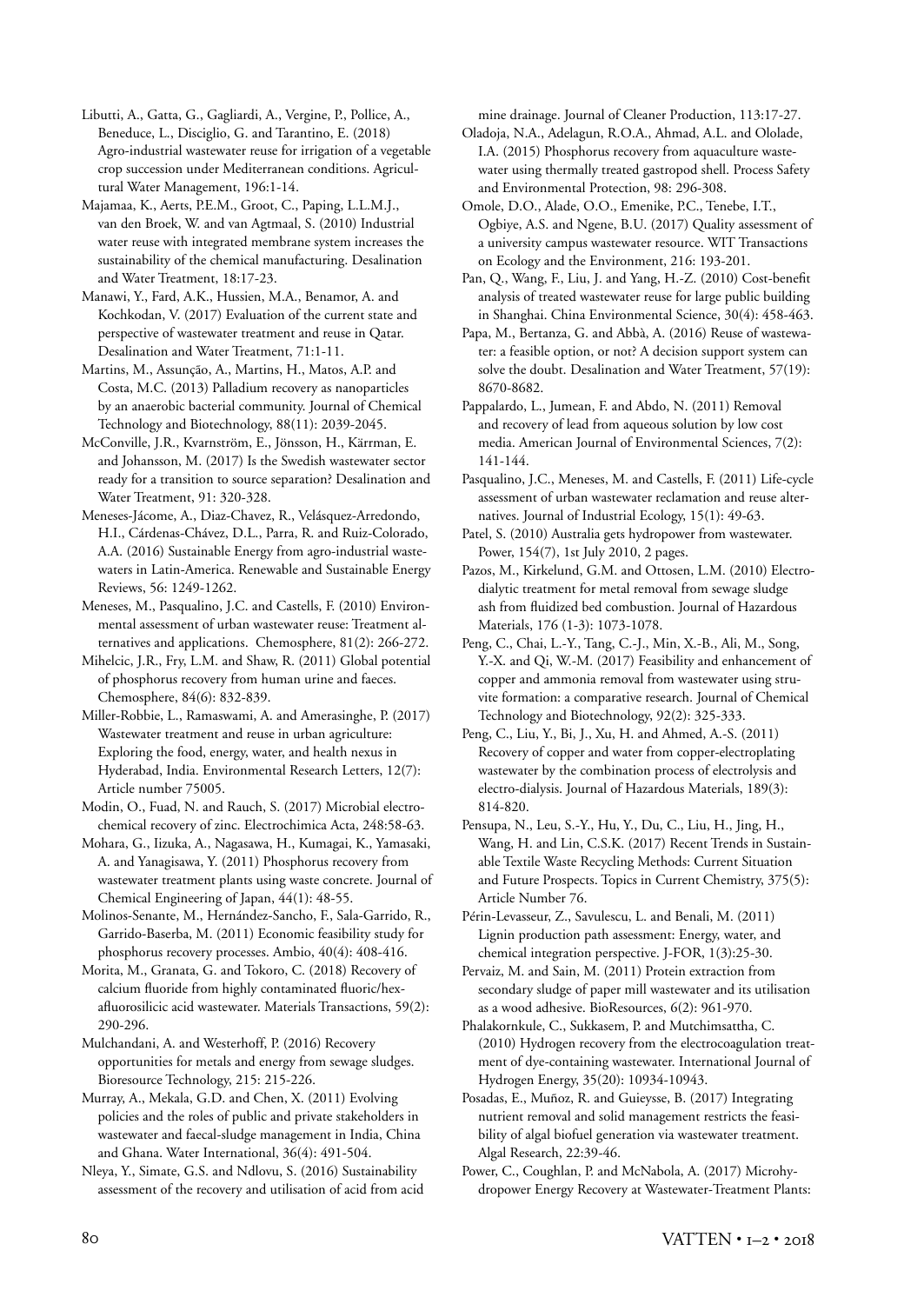Turbine Selection and Optimization. Journal of Energy Engineering, 143(1): 04016036.

Premier, G.C., Kim, J.R., Massanet-Nicolau, J., Kyazze, G., Esteves, S.R.R., Penumathsa, B.K.V., Rodríguez, J., Maddy, J., Dinsdale, R.M. and Guwy, A.J. (2013) Integration of biohydrogen, biomethane and bio-electrochemical systems. Renewable Energy, 49: 188-192.

Ren, H.-Y., Liu, B.-F., Kong, F., Zhao, L. and Ren, N. (2015) Hydrogen and lipid production from starch wastewater by co-culture of anaerobic sludge and oleaginous microalgae with simultaneous COD, nitrogen and phosphorus removal. Water Research, 85:404-412.

Reznik, A., Feinerman, E., Finkelshtain, I., Fisher, F., Huber-Lee, A., Joyce, B. and Kan, I. (2017) Economic implications of agricultural reuse of treated wastewater in Israel: A statewide long-term perspective. Ecological Economics, 135:222-233.

Sato, T., Qadir, M., Yamamoto, S., Endo, T. and Zahoor, A. (2013) Agricultural Water Management, 130 (1):1-13.

Selvaraj, H., Chandrasekaran, K., Murugan, R. and Sundaram, M. (2017) An integrated biological and electrochemical process for recovery of sulfur from an industrial effluent contaminated pond water and its preliminary application in high performance battery. Separation and purification technology, 180: 133-141.

Selvaratnam, T., Henkanatte-Gedera, S.M., Muppaneni, T., Nirmalakhandan, N., Deng, S. and Lammers, P.J. (2016) Maximizing recovery of energy and nutrients from urban wastewaters. Energy, 104:16-23.

Sharma, Y. and Li, B. (2010) Optimizing energy harvest in wastewater treatment by combining anaerobic hydrogen producing biofermentor (HPB) and microbial fuel cell (MFC). International Journal of Hydrogen Energy, 35(8): 3789-3797.

Shen, Y., Gao, J. & Li, L. (2017) Municipal wastewater treatment via co-immobilised microalgal-bacterial symbiosis: Microorganism growth and nutrients removal. Bioresource Technology, 243:905-913.

Shomar, B., El-Madhoun, F. and Yahya, A. (2010) Wastewater reuse for alfalfa production in the Gaza Strip. Water, Air and Soil Pollution, 213(1-4):105-119.

Simate, G.S., Cluett, J., Iyuke, S.E., Musapatika, E.T., Ndlovu, S., Walubita, L.F. and Alvarez, A.E. (2011) The treatment of brewery wastewater for reuse: State of the art. Desalination, 273: 235-247.

Simha, P. and Ganesapillai, M. (2017) Ecological sanitation and nutrient recovery from human urine: How far have we come? A review. Sustainable Environmental Research, 27(3): 107-116.

Sitzenfrei, R., Hillebrand, S. and Rauch, W. (2017) Investigating the interactions of decentralized and centralized wastewater heat recovery systems. Water Science and Technology, 75(5): 1243-1250.

Smith, D.P. and Smith, N.T. (2016) Local-scale recovery of wastewater nitrogen for edible plant growth. Water Science and Technology, 73(6): 1287-1292.

Spriet, J. and Hendrick, P. (2017) Wastewater as a heat source for individual residence heating: A techno-economic feasibility study in the Brussels Capital Region. Journal of Sustainable Development of Energy, Water and Environment Systems, 5(3): 289-308.

Stafford, W., Cohen, B., Pather-Elias, S., von Blottnitz, H., van Hille, R., Harrison, S.T.L. and Burton, S.G. (2013) Journal of Energy in Southern Africa, 24(1): 15-26.

Stathatou, P.- ., Gad, F.-K., Kampragou, E., Grigoropoulou, H. and Assimacopoulos, D. (2015) Treated wastewater reuse potential: mitigating water scarcity problems in the Aegean Islands. Desalination and Water Treatment, 53(12):3272- 3282.

Strong, P.J., Xie, S. and Clarke, W.P. (2015) Methane as a resource: Can the methanotrophs add value? Environmental Science and Technology, 49(7): 4001-4018.

Suka ová, K. and ervený, J. (2017) Can algal biotechnology bring effective solution for closing the phosphorus cycle? Use of algae for nutrient removal - Review of past trends and future perspectives in the context of nutrient recovery. European Journal of Environmental Sciences, 7(1):63-72.

Taddeo, R., Honkanen, M., Kolppo, K. and Lepistö, R. (2018) Nutrient management via struvite precipitation and recovery from various agroindustrial wastewaters: Process feasibility and struvite quality. Journal of Environmental Management, 212:433-439.

Talboys, P.J., Heppell, J., Roose, T., Healey, J.R., Jones, D.L. and Withers, P.J.A. (2016) Struvite: a slow-release fertiliser for sustainable phosphorus management? Plant and Soil, 401:109-123.

Tansens, P., Rodal, A.T., Machado, C.M.M. and Soares, H.M.V.M. (2011) Recycling of aluminium and caustic soda solution from waste effluents generated during the cleaning of the extruder matrices of the aluminium industry. Journal of Hazardous Materials, 187: 459-465.

Teng, S.-X., Tong, Z.-H., Li, W.-W., Wang, S.-G., Sheng, G.- P., Shi, X.-Y., Liu, X.-W. and Yu, H.-Q. (2010) Electricity generation from mixed volatile fatty acids using microbial fuel cells. Applied Microbiology and Biotechnology, 87(6): 2365-2372.

Theregowda, R., Vidic, R., Dzombak, D.A. and Landis, A.E. (2015) Life cycle impact analysis of tertiary treatment alternatives to treat secondary municipal wastewater for reuse in cooling systems. Environmental Progress and Sustainable Energy, 34(1):178-187.

Tian, X., Wang, G., Guan, D., Li, J., Wang, A., Li, J., Yu, Z., Chen, Y. and Zhang, Z. (2016) Reverse osmosis brine for phosphorus recovery from source separated urine. Chemosphere, 165:202-210.

Truong, N.-H. and Krost, G. (2016) Intelligent energy exploitation from sewage. IET Renewable Power Generation, 10(3): 360-369.

Tunc, C.M. and Groth, A.M. (2011) Sustainable integrated membrane contactor process for water reclamation, sodium sulfate salt and energy recovery from industrial effluent. Desalination, 283: 187-192.

Umeda, H., Sasaki, A., Takahashi, K., Haga, K., Takasaki, Y. and Shibayama, A. (2011) Recovery and concentration of precious metals from strong acidic wastewater. Materials Transactions, 52(7): 1462-1470.

Vaiopoulou, E., Melidis, P. and Aivasidis, A. (2011) Process control, energy recovery and cost savings in acetic acid wastewater treatment. Journal of Hazardous Materials, 186: 1141-1146.